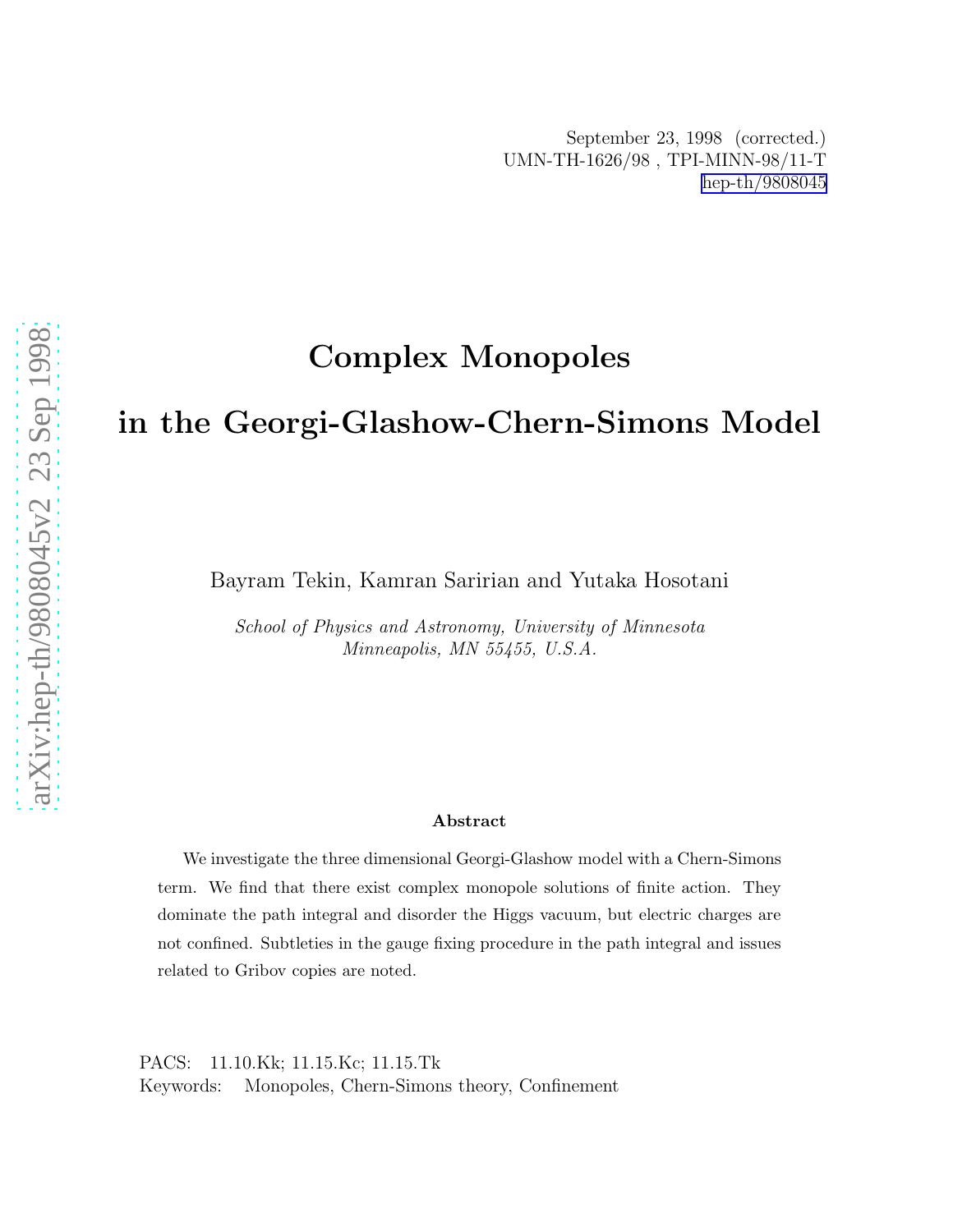### 1. Introduction

Years ago Polyakov showed that in the three-dimensional Georgi-Glashow model, or more generally in the compact  $QED_3$ , monopole configurations in the Euclidean space make dominant contributions in the functional integral for the confinement of electric charges [\[1](#page-23-0)]. The logarithmic potential between two electric probe charges is converted to a linear potential in the background of a monopole gas, leading to the linear confinement. The Higgs vacuum is disordered. The expectation value of the triplet Higgs field vanishes  $(\langle \vec{\phi} \rangle = 0)$ , whereas all components of the  $SU(2)$  gauge fields acquire masses. The long range order in the Higgs vacuum is destroyed by monopole configurations.

Gauge theory in three dimensions can accommodate a purely topological term, the Chern-Simons term, which affects the equations of motion. It gives a topological mass to gauge fields[[2](#page-23-0)]. In the Georgi-Glashow model, even in perturbation theory, the unbroken  $U(1)$  gauge field also becomes massive, and thus the issue of the linear confinement disappears in the presence of the Chern-Simons term; there is no long-range force in the Georgi-Glashow-Chern-Simons (GGCS) model to start with. The electric flux is not conserved. It does not matter for the issue of the confinement whether or not monopole configurations dominate in the functional integral.

Once the Chern-Simons term is added the action becomes complex in the Euclidean space. Many authors have shown that there is no real monopole-type field configuration of a finite action which solves the Euler equations [\[3\]](#page-23-0)-[\[7](#page-23-0)]. This fact has been interpreted as indicating the irrelevance of (real) monopole configurations in the model.

There remain a few puzzles. Although there is no confinement in the presence of the Chern-Simons term, there remains the issue of the long-range order in the Higgs vacuum. How can the Higgs vacuum be disordered if monopole configurations are totally irrelevant? Does the expectation value  $\langle \phi \rangle$  become nonvanishing and the long-range order is restored once the Chern-Simons term is added? Also, if the theory allows complex monopole configurations, does their contribution to the partition function vanish as in the real case? There are also subtle questions related to the gauge invariance as well as Gribov copies in various gauges in the GGCS model which, to our knowledge, have not yet been answered.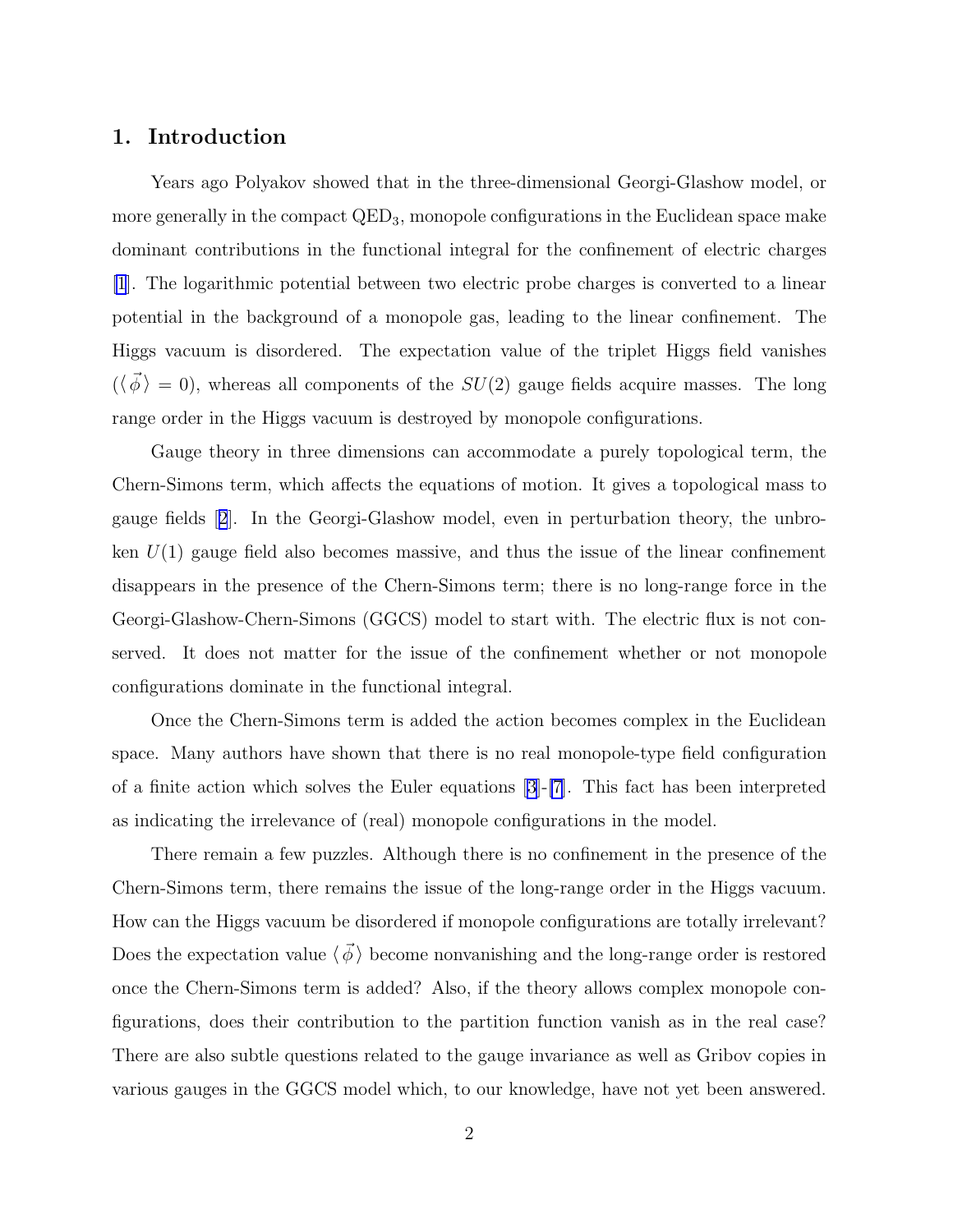We shall re-examine these considerations in the context of complex monopole solutions to show that the Higgs vacuum remains disordered. Although there are no real monopole configurations which solve the Euler equations, there exist complex monopole configurations which extremize the Euclidean action in a fixed gauge. They dominate the functional integral in quantum theory and destroy the long-range order in the Higgs vacuum. The effect of Gribov copies is also re-examined. What we mean by complex monopoles will be clear in the text but for now we should state that these are complex-valued solutions to the equations of motion. The non-abelian field strengths are complex but the  $U(1)$  't Hooft field strengths are real and exactly those of a magnetic monopole. With the  $U(1)$  projection our complex monopoles can be interpreted as the topological excitations characterized by the the group  $\Pi_2(SO(3)/U(1)) = Z$ .

It is worthwhile to recall the correspondence between compact  $QED<sub>3</sub>$  and the Josephson junction system in the superconductivity[[8](#page-23-0)]. The normal barrier region sandwiched by two bulk superconductors becomes superconducting due to supercurrents flowing through the barrier. The three-dimensional compact QED is related to the Josephson junction system by the electro-magnetic dual transformation. The  $U(1)$  field strengths  $(E_1, E_2, B)$  in the Georgi-Glashow model correspond to  $(B_1, B_2, E_3)$  in the Josephson junction. Electric charges in the Georgi-Glashow model are magnetic charges inserted in the barrier in the Josephson junction. If there were no supercurrents, the magnetic flux between a pair of magnetic monopole and anti-monopole inserted in the barrier forms dipole fields, giving a logarithmic potential between the pair. However, due to supercurrents the magnetic flux is squeezed to form a Nielsen-Olesen vortex giving rise to a linear potential.

Monopoles (instantons) in compact QED<sub>3</sub> are supercurrents in the Josephson junction. Polyakov introduced a collective field  $\chi$  which mediates interactions among monopoles. The field  $\chi$  corresponds to the difference between the phases of the Ginzburg-Landau order parameters  $\Psi_{\text{GL}}$  in the bulk superconductors on both sides of the barrier in the Josephson junction. Both  $\chi$  and  $\delta(\text{arg}\Psi_{\text{GL}})$  satisfy the same sine-Gordon type equation.

Now we add the Chern-Simons term in the Georgi-Glashow model. At the moment we haven't understood what kind of an additional interaction in the Josephson junction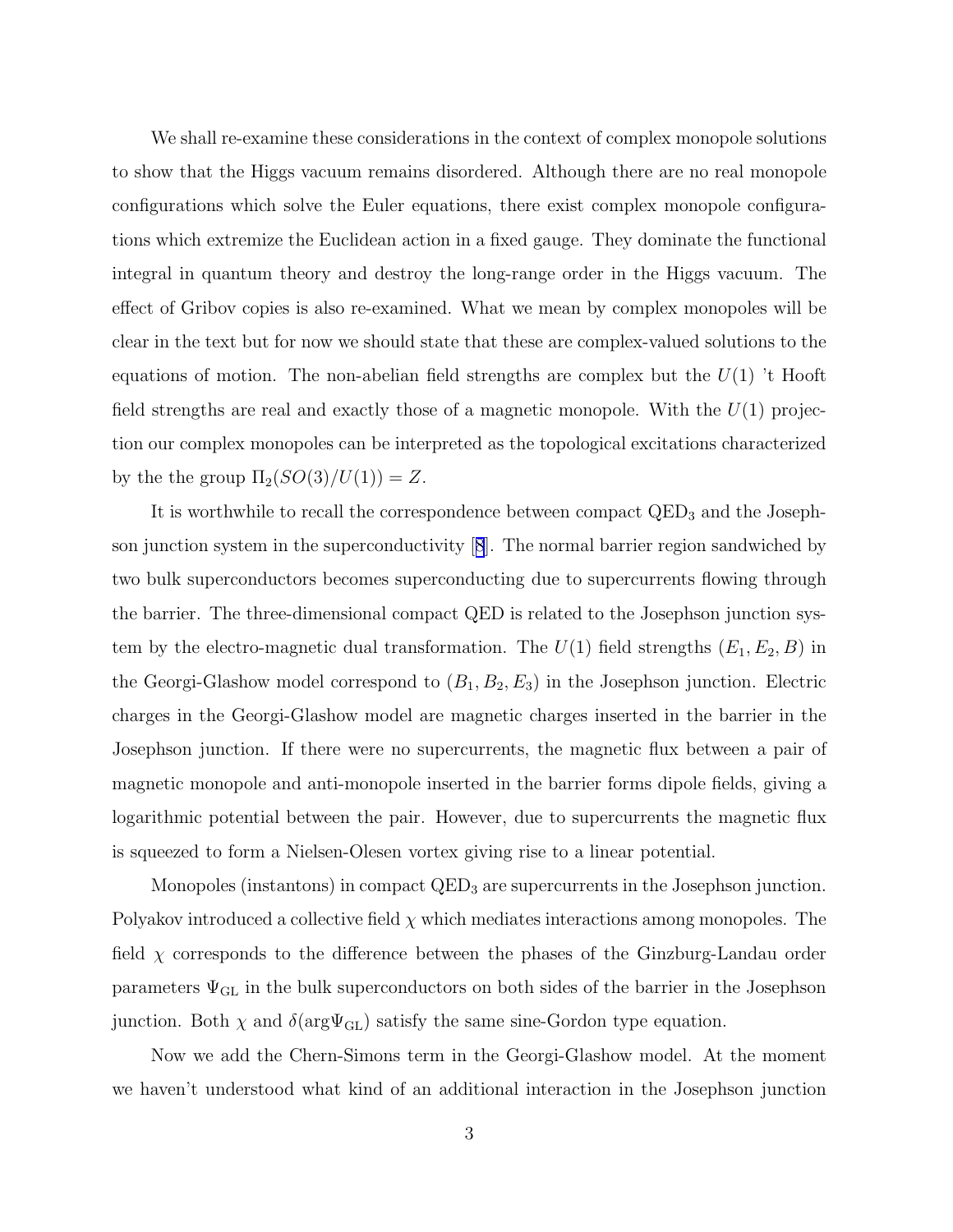<span id="page-3-0"></span>system corresponds to the Chern-Simons term in the Georgi-Glashow model. It could be a  $\theta F_{\mu\nu}\tilde{F}^{\mu\nu}$  term in the superconductors on both sides. Normally a  $\theta F_{\mu\nu}\tilde{F}^{\mu\nu}$  term is irrelevant in QED. However, if the values of  $\theta$  on the left and right sides are different, this term may result in a physical consequence, which may mimic the effect of the Chern-Simons term in the Georgi-Glashow model.

If monopoles are irrelevant in the presence of the Chern-Simons term, it would imply that suppercurrents cease to flow across the barrier in the corresponding Josephson junction. Although we have not found the precise analogue in the Josephson system yet, and therefore we cannot say anything definite by analogy, we feel that it is very puzzling if suppercurrents suddenly stop to flow. Monopoles should remain important even in the presence of the Chern-Simons term. The correspondence between the Chern-Simons theory and the Josephson junction arrays has been discussed in ref. [\[9](#page-23-0)].

As we shall discuss below, there is a subtle issue in quantizing a Chern-Simons theory. The arguments below are based on the Chern-Simons theory in a fixed gauge. In the path integral a gauge condition restricts functional space to be integrated. Within this subspace complex monopole solutions are found. This is a delicate issue as the Chern-Simons term is not gauge invariant.

### 2. The model

The action for the scalar fields interacting with the gauge fields in the threedimensional Euclidean space is given by  $S = S_0 + S_{\text{CS}} + S_h$  where

$$
S_0 = -\frac{1}{2g^2} \int d^3x \text{tr} \left( F_{\mu\nu} F^{\mu\nu} \right)
$$
  
\n
$$
S_{\text{CS}} = -\frac{i\kappa}{g^2} \int d^3x \epsilon^{\mu\nu\lambda} \text{tr} \left( A_\mu \partial_\nu A_\lambda + \frac{2}{3} A_\mu A_\nu A_\lambda \right)
$$
  
\n
$$
S_h = \frac{1}{g^2} \int d^3x \left[ \frac{1}{2} (D_\mu h^a)^2 + \frac{\lambda}{4} (h^a h^a - v^2)^2 \right]
$$
(2.1)

We adopt the notation  $A_\mu = \frac{i}{2} A_\mu^a \tau^a$ ,  $F_{\mu\nu} = \partial_\mu A_\nu - \partial_\nu A_\mu + [A_\mu, A_\nu]$ ,  $h = \frac{i}{2}$  $\frac{i}{2}h^a\tau^a$ , and  $D_{\mu}h = \partial_{\mu}h + [A_{\mu}, h]$ . The classical equations of motion are

$$
D_{\mu}F^{\mu\nu} + \frac{i}{2}\kappa \epsilon^{\nu\lambda\mu}F_{\lambda\mu} = [h, D^{\nu}h] ,
$$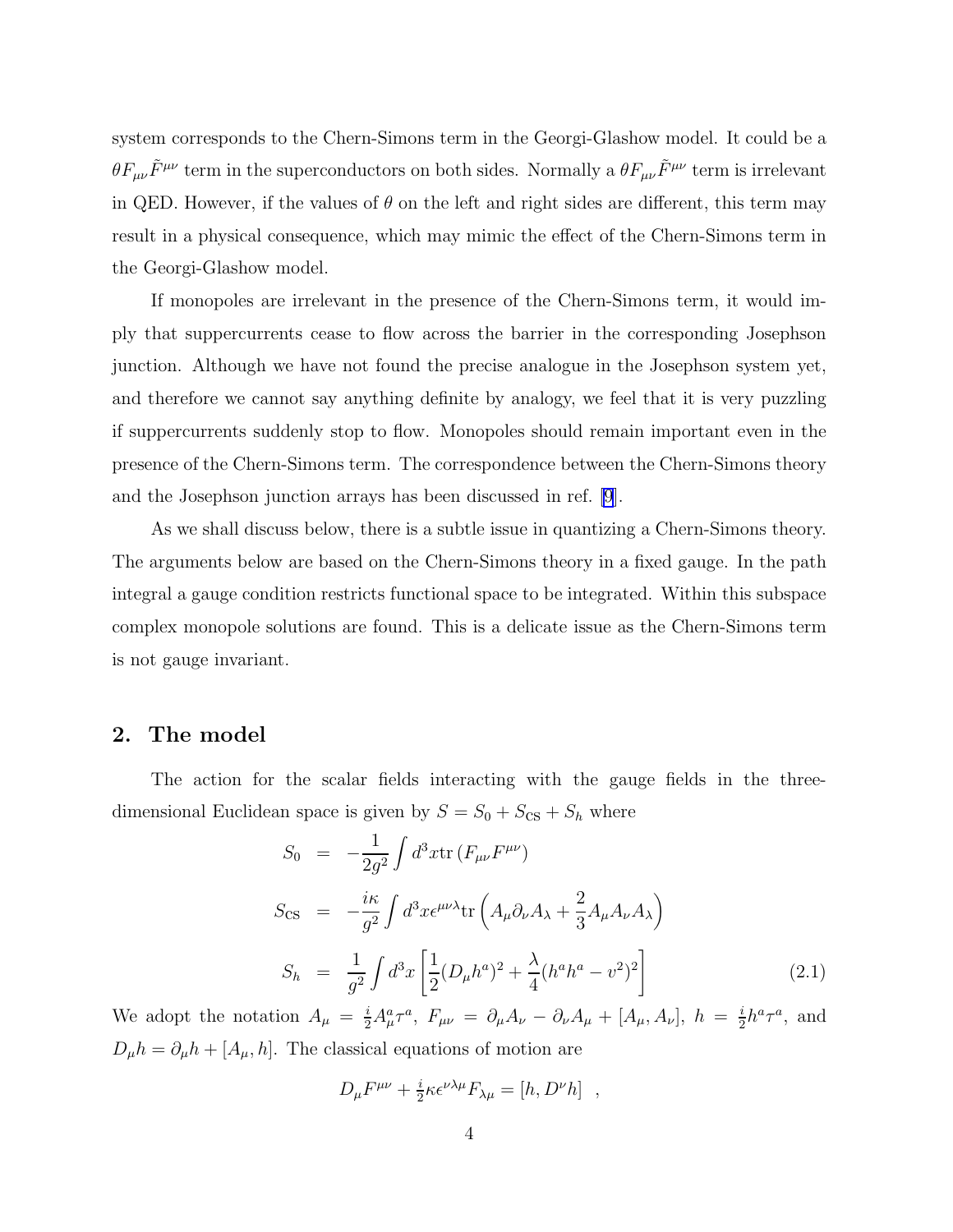$$
D_{\mu}D^{\mu}h = -\lambda(\text{tr}h^2 + m^2)h \quad . \tag{2.2}
$$

<span id="page-4-0"></span>Notice that  $S_{\text{CS}}$  is pure imaginary in the Euclidean space for real gauge field configurations. Equations of motion become complex. To define a quantum theory, one needs to fix a gauge. We would like to find dominant field configurations. Polyakov, in the theory where  $\kappa = 0$ , showed that monopole configurations are essential in removing the degeneracy of the vacuum and lead to the linear confinement of electric charges. For  $\kappa \neq 0$  a real monopole configuration is shown to have an infinite action which makes its contribution vanish in the vacuum. Pisarski[[3\]](#page-23-0) interpreted this as the confinement of monopole. Fradkin and Schaposnik[[6\]](#page-23-0) consider a theory where Chern-Simons term is induced as a one loop effect after integrating fermions. In this case the t'Hooft-Polyakov real monopole [\[1](#page-23-0), [10](#page-23-0)] minimizes the classical equations of motion but not at the one loop level. Fradkin and Schaposnik deform the real t'Hooft-Polyakov monopole in the complex configuration space. They have concluded that a monopole-antimonopole pair is bound together by a linearly growing potential.

It is clear that more careful analysis is necessary to find the absence or existence of complex monopole configurations and their implications. In the context of path integrals, stationary points of the exponent in the integrand may be located generically at complex points, though the original integration over field configurations is defined along the real axis. In the saddle-point method for integration such saddle-points give dominant contributions in the integral. Complex monopoles can be vital in disordering the vacuum.

When $v \neq 0$  in ([2.1\)](#page-3-0), the perturbative vacuum manifold is  $SO(3)/U(1)$ . Following t'Hooft and Polyakov, we make the spherically symmetric monopole ansatz which breaks  $SO(3)_{\text{gauge}} \times SO(3)_{\text{rotation}}$  to  $SO(3)$ .

$$
h^{a}(\vec{x}) = \hat{x}^{a}h(r)
$$
  
\n
$$
A_{\mu}^{a}(\vec{x}) = \frac{1}{r} \left[ \epsilon_{a\mu\nu} \hat{x}^{\nu} (1 - \phi_{1}) + \delta^{a\mu} \phi_{2} + (rA - \phi_{2}) \hat{x}^{a} \hat{x}_{\mu} \right]
$$
\n(2.3)

where  $\hat{x}^a = x^a/r$ . Field strengths are

$$
F^{a}_{\mu\nu} = \frac{1}{r^2} \epsilon_{\mu\nu b} \hat{x}^a \hat{x}^b (\phi_1^2 + \phi_2^2 - 1) + \frac{1}{r} (\epsilon_{a\mu\nu} - \epsilon_{\mu\nu b} \hat{x}^a \hat{x}^b)(\phi_1' + A\phi_2)
$$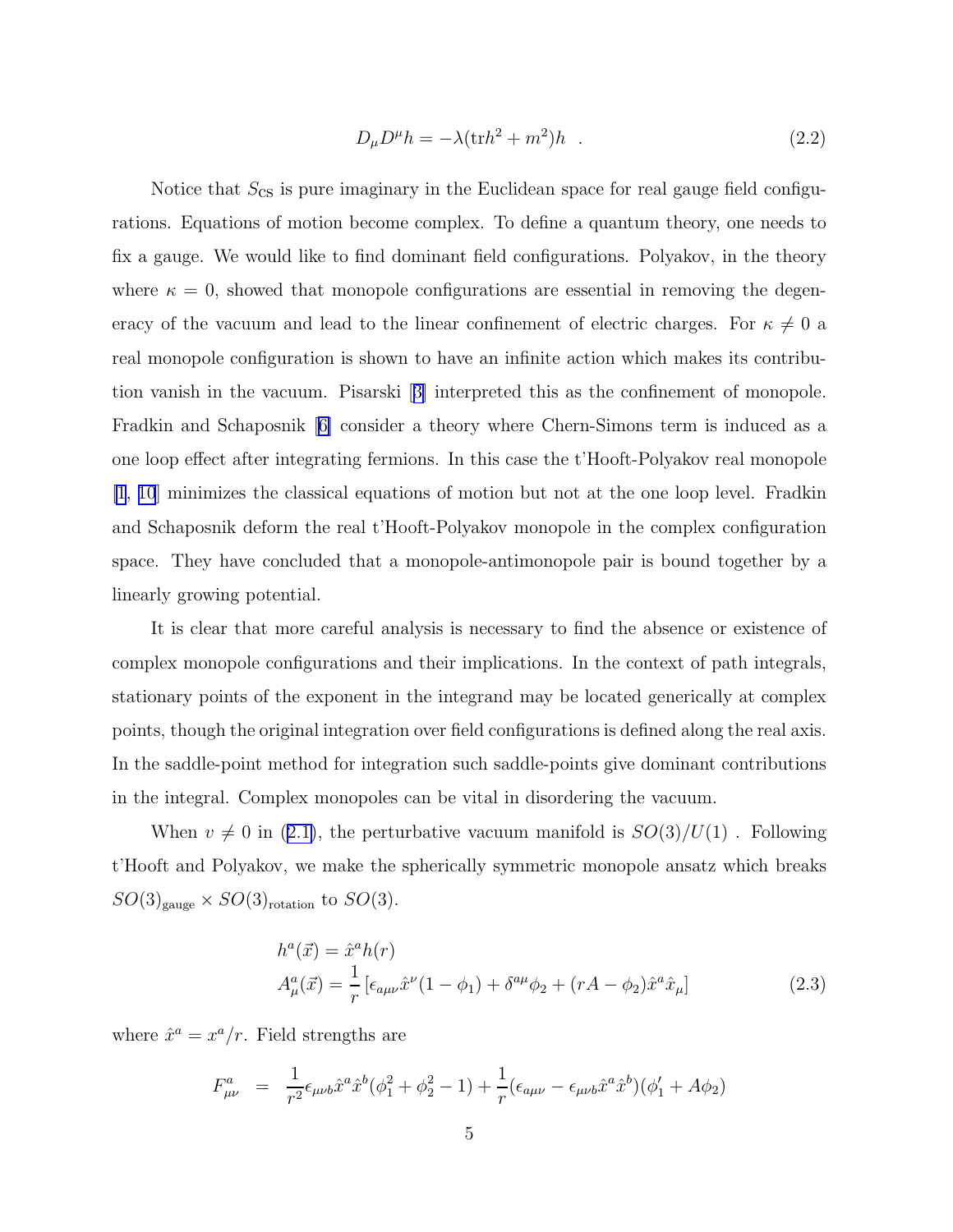$$
+(\delta^{a\nu}\hat{x}^{\mu} - \delta^{a\mu}\hat{x}^{\nu})\frac{1}{r}(\phi_2' - A\phi_1)
$$
\n(2.4)

<span id="page-5-0"></span>Classical equations of motion are

$$
\frac{1}{r^2}\frac{d}{dr}(r^2h') - \lambda(h^2 - v^2)h - \frac{2}{r^2}(\phi_1^2 + \phi_2^2)h = 0
$$
\n(2.5)

for the Higgs field and

$$
\phi_1 \phi_2' - \phi_2 \phi_1' - A(\phi_1^2 + \phi_2^2) + \frac{i}{2} \kappa (1 - \phi_1^2 - \phi_2^2) = 0 \tag{2.6}
$$

$$
(\phi'_1 + A\phi_2)' + A(\phi'_2 - A\phi_1) + \frac{\phi_1}{r^2}(1 - \phi_1^2 - \phi_2^2) + i\kappa(\phi'_2 - A\phi_1) - h^2\phi_1 = 0 \quad (2.7)
$$

$$
(\phi_2' - A\phi_1)' - A(\phi_1' + A\phi_2) + \frac{\phi_2}{r^2}(1 - \phi_1^2 - \phi_2^2) - i\kappa(\phi_1' + A\phi_2) - h^2\phi_2 = 0
$$
 (2.8)

for the gauge fields. Finite action solutions to these equations are necessarily complex for  $\kappa \neq 0$ . Note that it follows from Eqs. (2.7) and (2.8) that

$$
\phi_1 \phi_2' - \phi_2 \phi_1' - A(\phi_1^2 + \phi_2^2) + \frac{i}{2} \kappa (1 - \phi_1^2 - \phi_2^2) = \text{const}
$$
 (2.9)

Eq.  $(2.6)$  gives an additional information that the constant in Eq.  $(2.9)$  is 0.

However, due caution is necessary in writing down equations of motion in quantum theory. The Chern-Simons term is not gauge invariant. Even if the action is varied in a pure gauge direction, it may change. In other words the action need not be stationary under such variations. In the monopole ansatz one combination of Eqs. (2.6) - (2.8) corresponds to such variations. If one fixes the gauge first, this particular equation does not follow from the gauge-fixed action.

This becomes clearer when equations are derived from the action written in terms of the monopole ansatz. The action is then written as follows (using eq.  $(2.3)$  $(2.3)$ ):

$$
S = \frac{4\pi}{g^2} \int_0^\infty dr \left\{ (\phi_1' + A\phi_2)^2 + (\phi_2' - A\phi_1)^2 + \frac{1}{2r^2} (\phi_1^2 + \phi_2^2 - 1)^2 + i\kappa \left[ \phi_1' \phi_2 - \phi_2' (\phi_1 - 1) + A(\phi_1^2 + \phi_2^2 - 1) \right] + \frac{r^2}{2} h'^2 + h^2 (\phi_1^2 + \phi_2^2) + \frac{\lambda r^2}{4} (h^2 - v^2)^2 \right\}
$$
(2.10)

The regularity at the origin and the finiteness of the action place boundary conditions

at 
$$
r = 0
$$
:  $h = 0$ ,  $\phi_1 = 1$ ,  $\phi_2 = 0$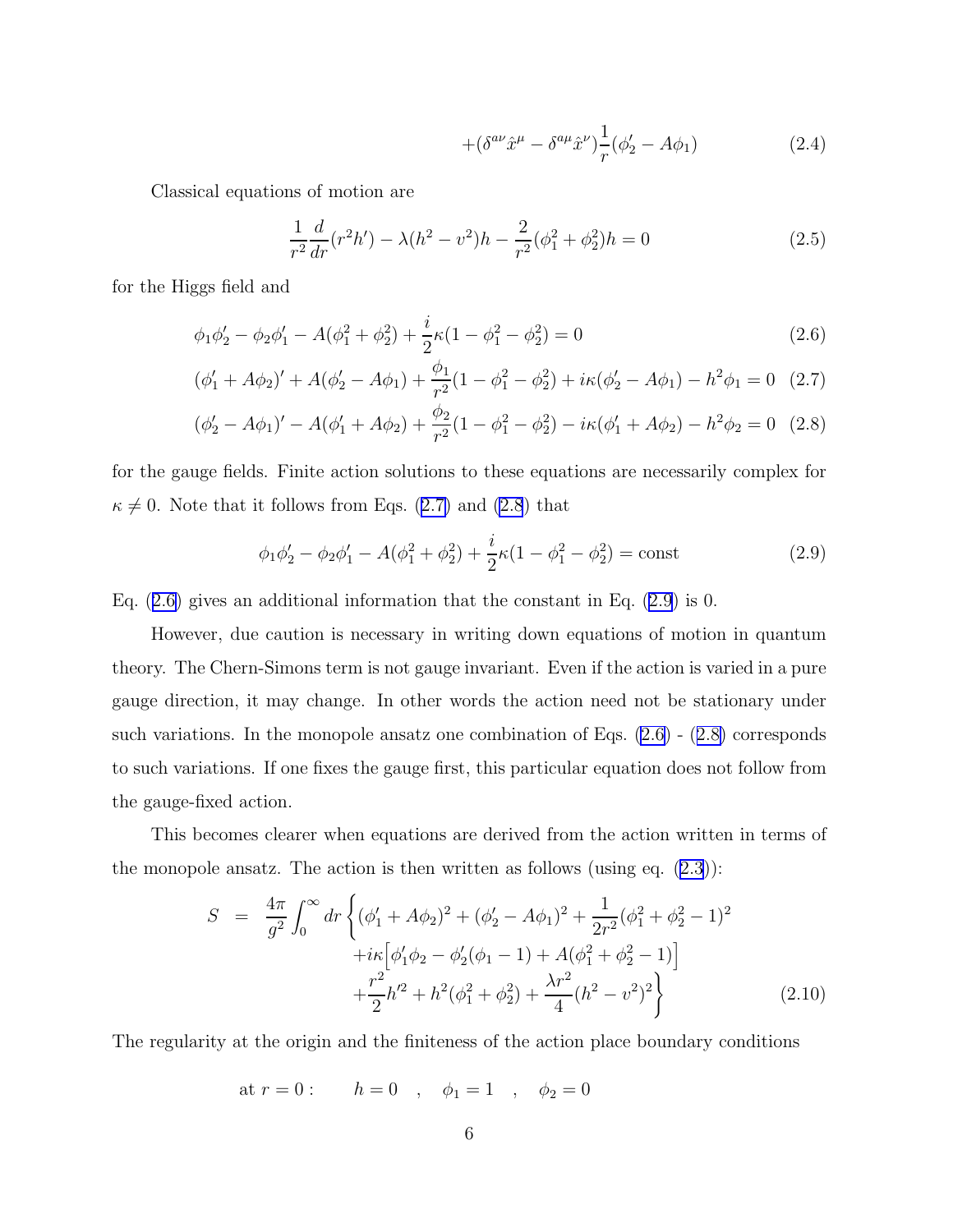at 
$$
r = \infty
$$
:  $h = v$ ,  $\phi_1 = 0$ ,  $\phi_2 = 0$ ,  $A = 0$ . (2.11)

<span id="page-6-0"></span>Inthe original 't Hooft-Polyakov [[1, 10\]](#page-23-0) monopole solution,  $\phi_2(r) = A(r) = 0$ .

For  $v \neq 0$  the unbroken  $U(1)$  is parametrized by residual gauge transformations generated by  $\Omega = \exp\left\{\frac{i}{2}\right\}$  $\left\{\frac{i}{2}f(r)\,\hat{x}^a\sigma^a\right\}$  where  $f(0)=0$ . Under this gauge transformation the fields transform as

$$
\begin{aligned}\n\phi_1 &\to \quad +\phi_1 \cos f + \phi_2 \sin f \\
\phi_2 &\to \quad -\phi_1 \sin f + \phi_2 \cos f \\
A &\to \quad A - f'\n\end{aligned} \tag{2.12}
$$

The equations of motion are invariant under this transformation but the action([2.10\)](#page-5-0) is not. Under a more general gauge transformation  $A \to \Omega A \Omega^{-1} + g^{-1} \Omega d \Omega^{-1}$ ,

$$
S_{CS} \to S_{CS} + \frac{i\kappa}{g^2} \int \text{tr } d(A \wedge d\Omega^{-1}\Omega) + \frac{i\kappa}{3g^2} \int \text{tr } d\Omega^{-1}\Omega \wedge d\Omega^{-1}\Omega \wedge d\Omega^{-1}\Omega \quad . \tag{2.13}
$$

If the theory is defined on  $S^3$ , the first term vanishes. The last term is the winding number of the mapping  $\Omega$ . This leads to the celebrated quantization condition  $4\pi\kappa/g^2 = n =$  and integer[[2\]](#page-23-0).

On  $R<sup>3</sup>$ , however, the first term does not vanish for monopole configurations. Under (2.12) the second and last terms in (2.13) are  $(4\pi i \kappa / g^2) \sin f(\infty)$  and  $(4\pi i \kappa / g^2)(f(\infty) \sin f(\infty)$ , respectively. Hence

$$
S \to S + \frac{4\pi i\kappa}{g^2} f(\infty) \quad . \tag{2.14}
$$

If the action is viewed as a functional of all h, A,  $\phi_1$ , and  $\phi_2$  and varied with respect tothose fields, then one would obtain Eqs.  $(2.5)$  $(2.5)$  -  $(2.8)$  $(2.8)$ . It is obvious, however, that Eq. ([2.6\)](#page-5-0)and the boundary condition ([2.11\)](#page-5-0) are incompatible at  $r = \infty$ . There would be no solution of a finite action. Instead, one might fix a gauge first and vary the action within the gauge chosen. Indeed, this is what is done in quantum theory either in the canonical formalism or in the path integral formalism. In the path integral we start with

$$
Z = \int \mathcal{D}A \mathcal{D}h \,\Delta_F(A)\delta[F(A)] \, e^{-S} \quad . \tag{2.15}
$$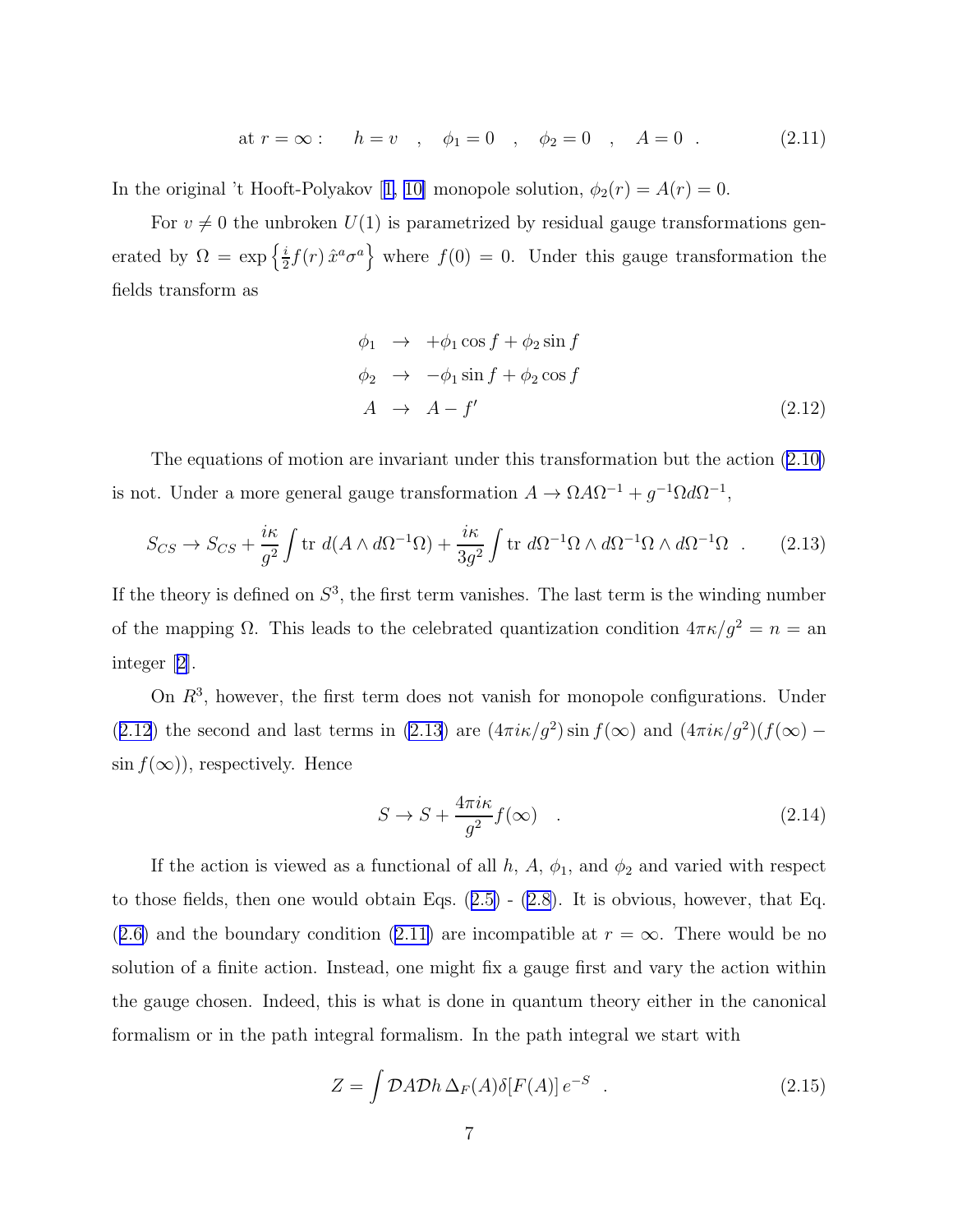What we are looking for is a field configuration which extremizes  $S$  within the gauge chosen;  $\delta S|_{F(A)=0}$ . If the action is manifestly gauge invariant, the order of two operations, fixing a gauge and extremizing I, does not matter. However, in the presence of the Chern-Simons term, the action is not manifestly gauge invariant. As we shall see explicitly in the following section, two configurations  $A^{(j)}$   $(j = 1, 2)$  determined by  $\delta S|_{F_j(A)=0}$  are physically different in general, i.e.  $A^{(1)}$  is not on a gauge orbit of  $A^{(2)}$ .

Before closing this section, we would like to remark that there are three approaches in defining the path integral. The issue is how to define the configuration space  $A_\mu$  in ([2.15](#page-6-0)). The first possibility is to restrict gauge orbits such that transformation function  $\Omega$ be  $S^3$ -compatible, namely  $\Omega|_{r=\infty} = \Omega_{\infty}$ . For  $(2.12)$  it implies that  $f(\infty) = 2\pi p$  where p is an integer. With this  $e^{-S}$  becomes gauge invariant. However, this restriction leads to conflict with gauge fixing. Suppose that a gauge configuration is given. Now one fixes a gauge. However, a gauge orbit of the given configuration may not intersect the gauge fixing condition. For instance, if  $\int_0^\infty dr \, A \neq 2\pi p$ , then the configuration cannot be represented in the radial gauge. If  $\phi_2/\phi_1|_{r=\infty} \neq 0$ , then the configuration cannot be represented in the unitary gauge. If there is no  $f(r)$  satisfying

$$
f'' + \frac{2}{r}f' - \frac{2}{r^2}\{\phi_1 \sin f + \phi_2(1 - \cos f)\} = A' + \frac{2A}{r} - \frac{2\phi_2}{r^2} \quad , \tag{2.16}
$$

then the configuration cannot be represented in the radiation gauge. Put it differently, the gauge fixing procedure removes a part of physical gauge configurations. This approach is not acceptable.

The second possibility is to impose no restriction on  $\Omega$ . In the case  $e^{-S}$  is not gauge invariant in general. In this paper we adopt this approach to find consequences.

The third possibility is to restrict gauge field configurations  $A_{\mu}$  to be  $S^3$  compatible. This excludes monopole ansatz [\(2.3](#page-4-0)) entirely. With this restriction the total monopole charge must vanish. This is certainly a legitimate approach, and there occurs no problem of the gauge invariance of the theory. One has to address a question why the spacetime needs to be compactified from  $R^3$  to  $S^3$  in defining a theory. We leave this possibility for future consideration.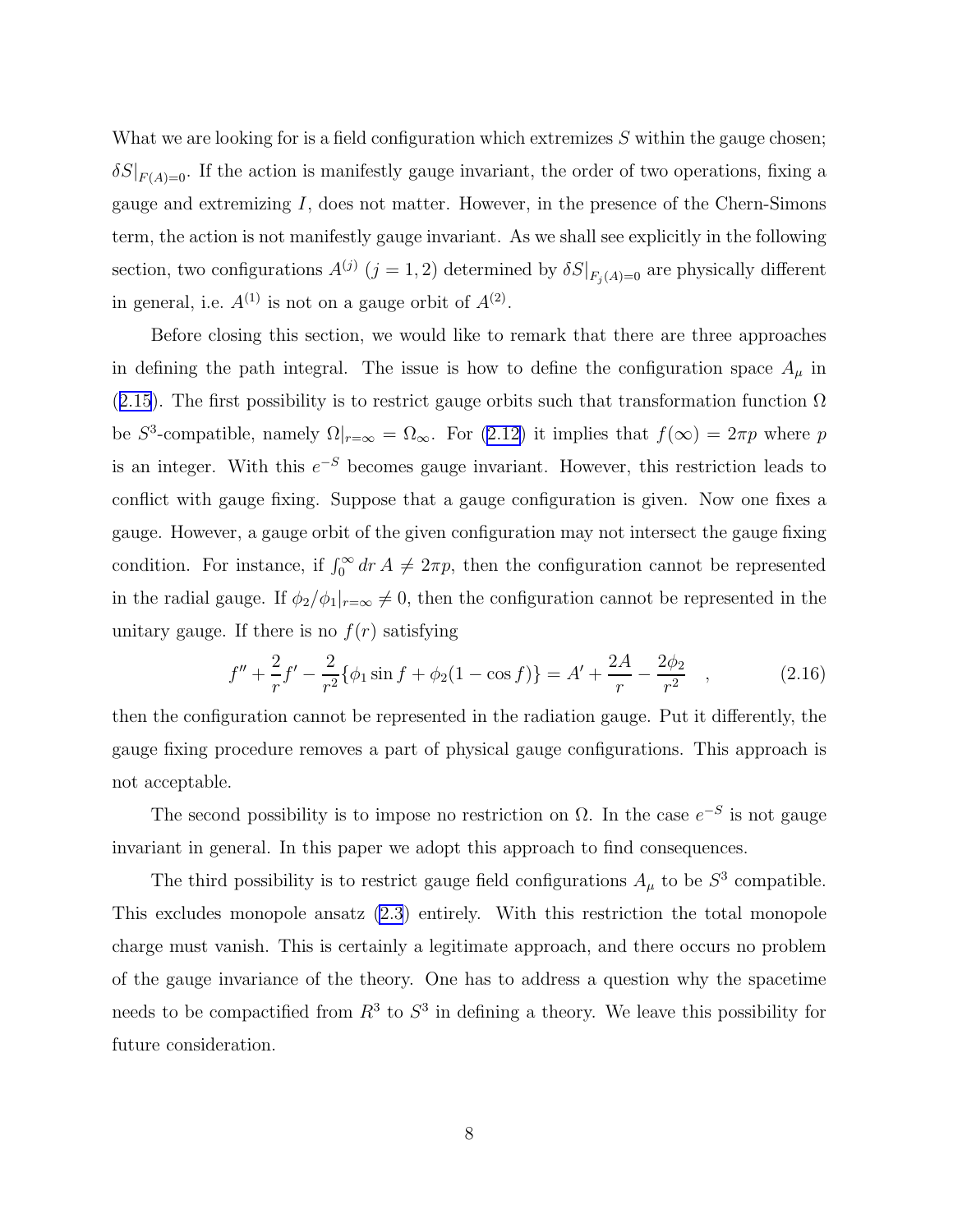### <span id="page-8-0"></span>3. Gauge choices

There are four gauge choices which are typically considered:

# (i) Radial gauge  $(A = \hat{x}^a \hat{x}^\mu A_\mu^a = 0)$ .

Asis obvious from ([2.12](#page-6-0)), this gauge choice is always possible.  $h$ ,  $\phi_1$  and  $\phi_2$  are independent fields. Equations derived by extremizing the action [\(2.10](#page-5-0)) are Eq. [\(2.5](#page-5-0)) and

$$
\phi_1'' + \frac{1}{r^2} (1 - \phi_1^2 - \phi_2^2) \phi_1 + i\kappa \phi_2' - h^2 \phi_1 = 0 \tag{3.1}
$$

$$
\phi_2'' + \frac{1}{r^2} (1 - \phi_1^2 - \phi_2^2) \phi_2 - i\kappa \phi_1' - h^2 \phi_2 = 0
$$
\n(3.2)

Eq. $(3.1)$  and  $(3.2)$  are obtained by naively setting  $A = 0$  in  $(2.7)$  $(2.7)$  and  $(2.8)$  $(2.8)$ . Eqs.  $(3.1)$  and (3.2) imply([2.9\)](#page-5-0) but not necessarily([2.6\)](#page-5-0). The left hand side of [\(2.6](#page-5-0)) does not vanish in general.

### (ii) Unitary gauge  $(\phi_2 = 0)$ .

This gauge was employed in ref.[[3\]](#page-23-0). Equations which follow are([2.5\)](#page-5-0) and

$$
\phi_1^2 A - \frac{i}{2} \kappa (1 - \phi_1^2) = 0 \tag{3.3}
$$

$$
\phi_1'' - A^2 \phi_1 + \frac{1}{r^2} (1 - \phi_1^2) \phi_1 - i\kappa A \phi_1 = 0 \tag{3.4}
$$

Eq.(3.3) follows from ([2.8\)](#page-5-0) by setting  $\phi_2 = 0$ .

Eq.(3.3) is incompatible with the boundary condition ([2.11](#page-5-0)) for  $\kappa \neq 0$ . Even for configurations which do not satisfy the Euler equations, the unitary gauge may not be possible.Suppose that a configuration  $(h, \phi_1, \phi_2, A)$  satisfies the boundary condition ([2.11](#page-5-0)), yielding a finite action. To bring it to the unitary gauge one has to choose tan  $f = (\phi_2/\phi_1)$ in [\(2.12](#page-6-0)). The action changes by a finite amount

$$
\frac{4\pi\kappa}{g^2} \tan^{-1} \frac{\phi_2}{\phi_1}\Big|_{r=0}^{r=\infty} \quad . \tag{3.5}
$$

The new A satisfies the boundary condition only if  $f' = (\phi_1 \phi_2' - \phi_1' \phi_2)/(\phi_1^2 + \phi_2^2)$  vanishes at  $r = \infty$ , which is not generally satisfied.

# (iii) Radiation gauge  $(\partial_{\mu}A_{\mu}^{a}=0)$ .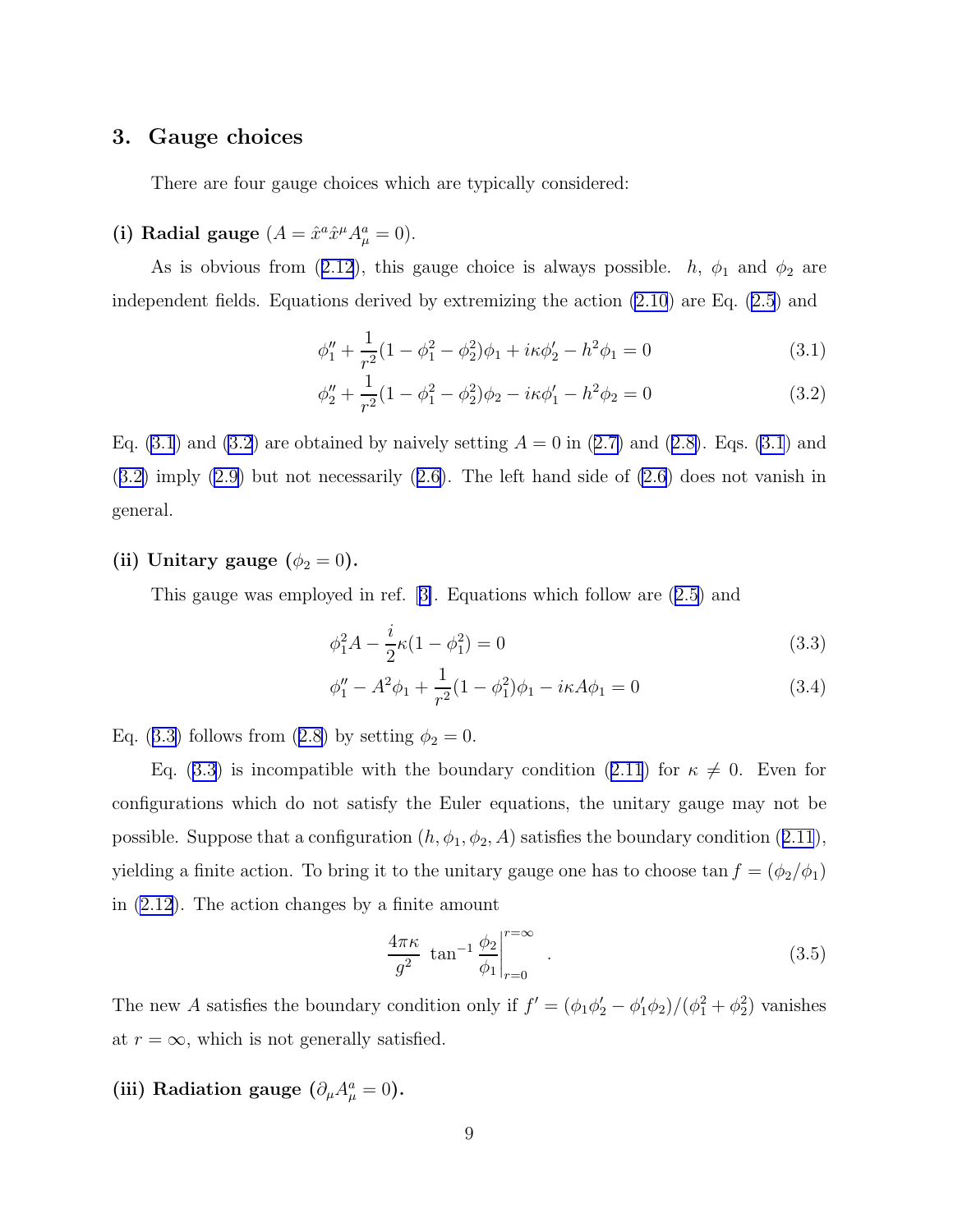<span id="page-9-0"></span>The gauge condition implies that

$$
A' + \frac{2}{r} \left( A - \frac{\phi_2}{r} \right) = 0 \quad , \quad A(r) = \frac{2}{r^2} \int_0^r dr \, \phi_2(r) \tag{3.6}
$$

Theaction is viewed as a functional of h,  $\phi_1$  and  $\phi_2$ . Equations derived are Eq. ([2.5\)](#page-5-0), ([2.7\)](#page-5-0) and

$$
(\phi_2' - A\phi_1)' - A(\phi_1' + A\phi_2) + \frac{\phi_2}{r^2}(1 - \phi_1^2 - \phi_2^2) - i\kappa(\phi_1' + A\phi_2) - h^2\phi_2
$$
  

$$
-2\int_r^\infty du \frac{1}{u^2} \Big\{\phi_2\phi_1' - \phi_1\phi_2' + A(\phi_1^2 + \phi_2^2) + \frac{i}{2}\kappa(\phi_1^2 + \phi_2^2 - 1) \Big\} = 0 \quad (3.7)
$$

Here A is expressed in terms of  $\phi_2$  by (3.6).

There is residual gauge invariance. The gauge condition is respected by the transfor-mation [\(2.12](#page-6-0)),provided  $f(r)$  obeys the Gribov equation [[11\]](#page-23-0):

$$
f'' + \frac{2}{r}f' - \frac{2}{r^2} \Big\{\phi_1 \sin f + \phi_2 (1 - \cos f) \Big\} = 0
$$
 (3.8)

or

$$
\ddot{f} + \dot{f} - 2\{\phi_1 \sin f + \phi_2 (1 - \cos f)\} = 0 \quad . \tag{3.9}
$$

Here a dot represents a derivative with respect to  $t = \ln r$ .

As was pointed out by Gribov, Eq. (3.9) is an equation for a point particle in a potential  $V = 2{\phi_1 \cos f - \phi_2(f - \sin f)}$  with friction force. For  $\phi_1 = 1$  and  $\phi_2 = 0$ , which correspondsto the trivial vacuum configuration  $A^a_\mu = 0$  in ([2.3\)](#page-4-0), there appear three types of solutions. With the initial condition  $f|_{r=0} = 0$ , (i)  $f(r) = 0$ , (ii)  $f(\infty) = \pi$ , or (iii)  $f(\infty) = -\pi$ . The last two are the Gribov copies (see Fig. 1).

It is interesting to consider the relevance of the 't Hooft-Polyakov monopole configurations  $\phi_2 = 0$  but  $\phi_1 \neq 0$  ( $\phi_1(0) = 1$  and  $\phi_1 \to 0$  as  $r \to \infty$ ).<sup>1</sup> In terms of the Gribov equation, this case corresponds to a particle moving in a time-dependent potential. As the potential becomes exponentially small for large  $t$ , there can be a continuous family of solutions parameterized by the value of  $f(\infty)$ . The asymptotic value  $f(\infty)$  depends of the

<sup>&</sup>lt;sup>1</sup> Although this is clearly not a solution to the theory including the CS term, this exercise illustrates the possibility that summing of the Gribov copies may not lead to the cancellation of the monopole-type contribution.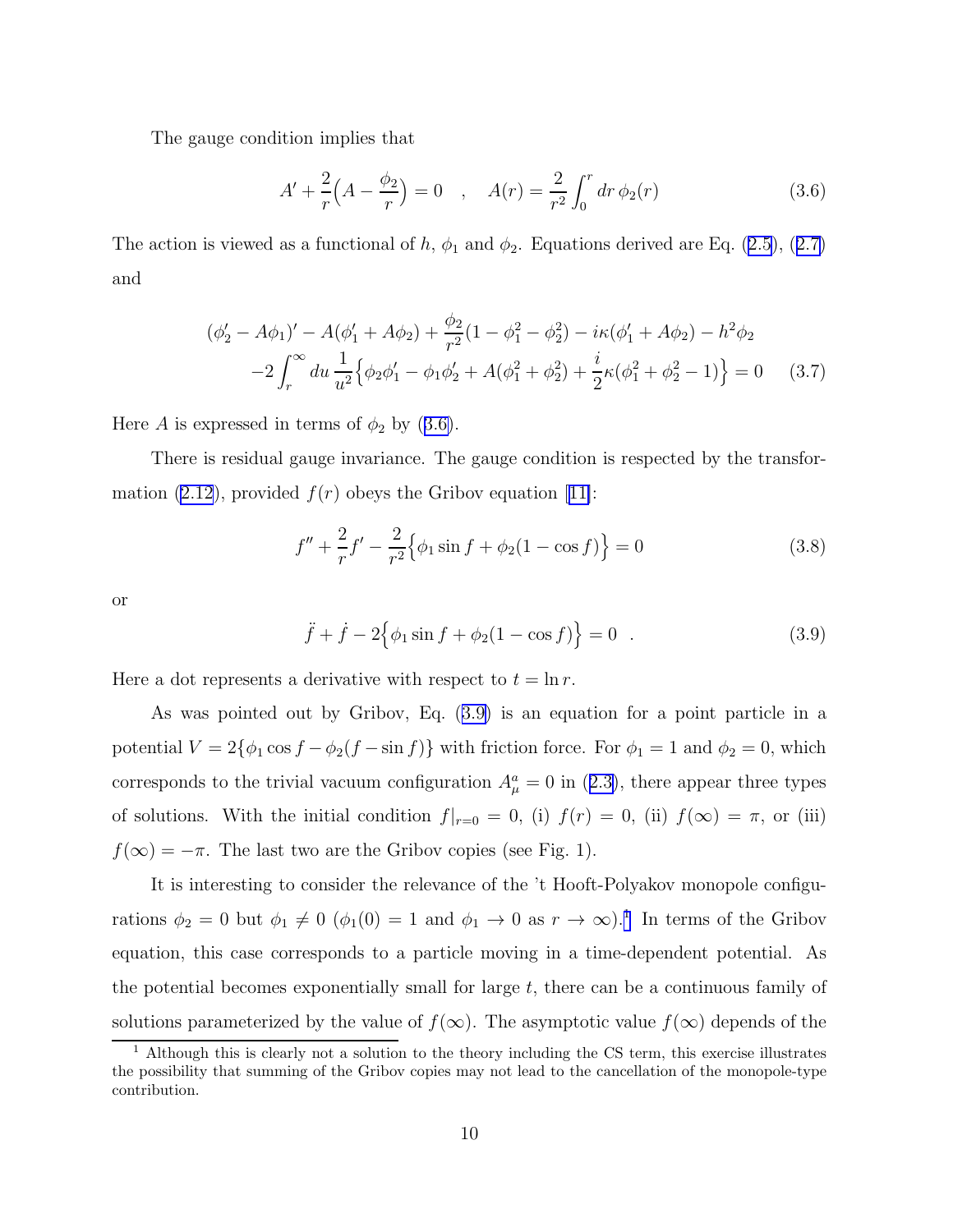

Figure 1: Solutions  $f(r)$  to the Gribov Eq. (3.8). Solid lines correspond to the BPS monopoles with various values of  $f'(0)$  whereas points correspond to the vacuum. For the vacuum  $f(\infty) = \pi$  for positive  $f'(0)$ .

initial slope  $f'(0)$ . In the BPS limit it ranges from 0 to 3.98. See Fig. 2. For  $|f'(0)| \ll 1$ ,  $|f(r)|$  remains small. For  $|f(r)| \gg 1$ ,  $f(r)$  approaches an asymptotic value before  $\phi_1$  and  $\phi_2$  make sizable changes, *i.e.*,  $f(r)$  behaves as in the vacuum case. The maximum value for  $|f(\infty)|$  is attained for  $f'(0) = \pm 2.62$ .

These Gribov copies in the radiation gauge lead to an important consequence in the Chern-Simons theory. Under the gauge transformation the action changes as

$$
S \to S + i\frac{4\pi\kappa}{g^2}(f(\infty) - f(0)) \quad . \tag{3.10}
$$

Recall that the Chern-Simons coefficient is quantized, i.e.  $4\pi\kappa/g^2$  is an integer. If  $f(\infty)$ takes an arbitrary value, or takes all values in the interval  $[-\pi, +\pi]$ , then the integration over the parameter  $f(\infty)$  in the path integral could kill contribution coming from the monopoleconfiguration as argued by Affleck *et. al.* [[5\]](#page-23-0).<sup>2</sup> A close examination of Eq. ([3.8\)](#page-9-0) reveals that this is not the case. As mentioned above,  $f(\infty)$  for the 't Hooft-Polyakov

<sup>&</sup>lt;sup>2</sup>In ref. [\[5](#page-23-0)], the parameter  $f(\infty)$  is interpreted as the collective coordinate of the monopole configuration, and is therefore integrated over. Here, we alternatively associate  $f(\infty)$  with the Gribov copies within a given gauge, corresponding to the solutions of eq.([3.8](#page-9-0)). In this interpretation, one sums over the Gribov copies, *i.e.*, one integrates over the parameter  $f(\infty)$ .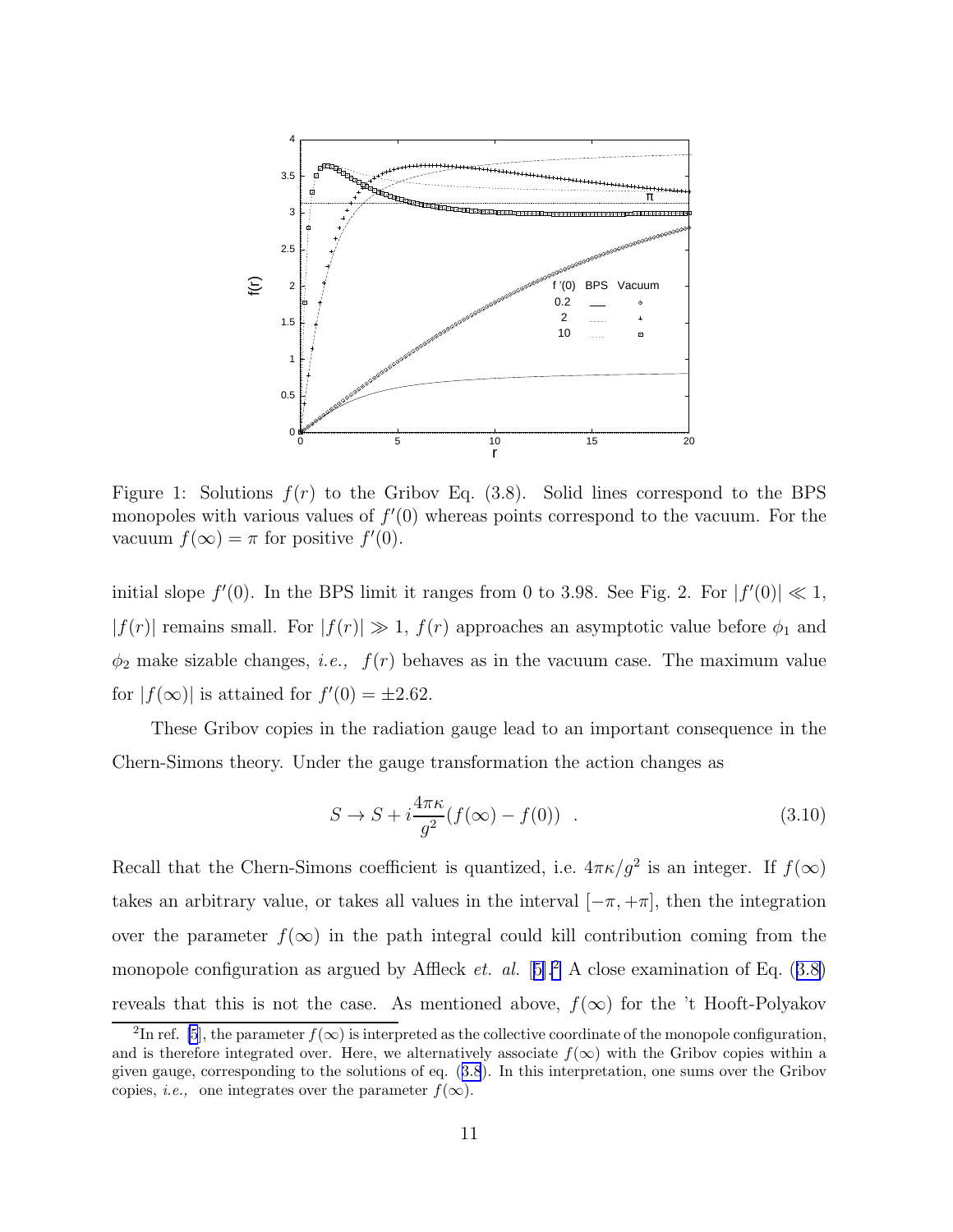

Figure 2:  $f(\infty)$  for BPS monopole vs. initial slope  $(f'(0))$ .

monopole ranges from  $-3.98$  to 3.98, depending on  $f'(0)$ . There seems no reason for expecting the cancellation.

# (iv) Temporal gauge  $(A_3^a = 0)$

This gauge destroys spherical symmetry in the Euclidean space, but allows physical interpretation in the Minkowski spacetime.

We are going to show that there are complex monopole solutions in certain gauges. We argue also that in the case of the radiation gauge Gribov copies do not lead to cancellation. When $\phi_2$  is complex in ([3.8\)](#page-9-0), a solution  $f(r)$  to Eq. [\(3.8](#page-9-0)) necessarily becomes complex. In other words the transformation specified with  $f(r)$  is not a gauge transformation. However, one can show that there are solutions  $f(r)$  to Eq. [\(3.8](#page-9-0)) in which  $f(0) = 0$  and  $f(\infty)$  is real.

In terms of a gauge invariant quantity

$$
\eta = (\phi_1 + i\phi_2)e^{-i\int^r A(r)dr}
$$
  
\n
$$
\eta^* = (\phi_1 - i\phi_2)e^{+i\int^r A(r)dr}
$$
\n(3.11)

the action([2.10\)](#page-5-0) simplifies to

$$
S = \frac{4\pi}{g^2} \int_0^\infty dr \Big\{ \eta'^* \eta' + \frac{1}{2r^2} (1 - \eta \eta^*)^2 - \frac{\kappa}{2} (\eta' \eta^* - \eta \eta'^*) + i\kappa A + \frac{r^2}{2} (h')^2 + h^2 \eta \eta^* + \frac{\lambda r^2}{4} (h^2 - v^2)^2 \Big\} .
$$
 (3.12)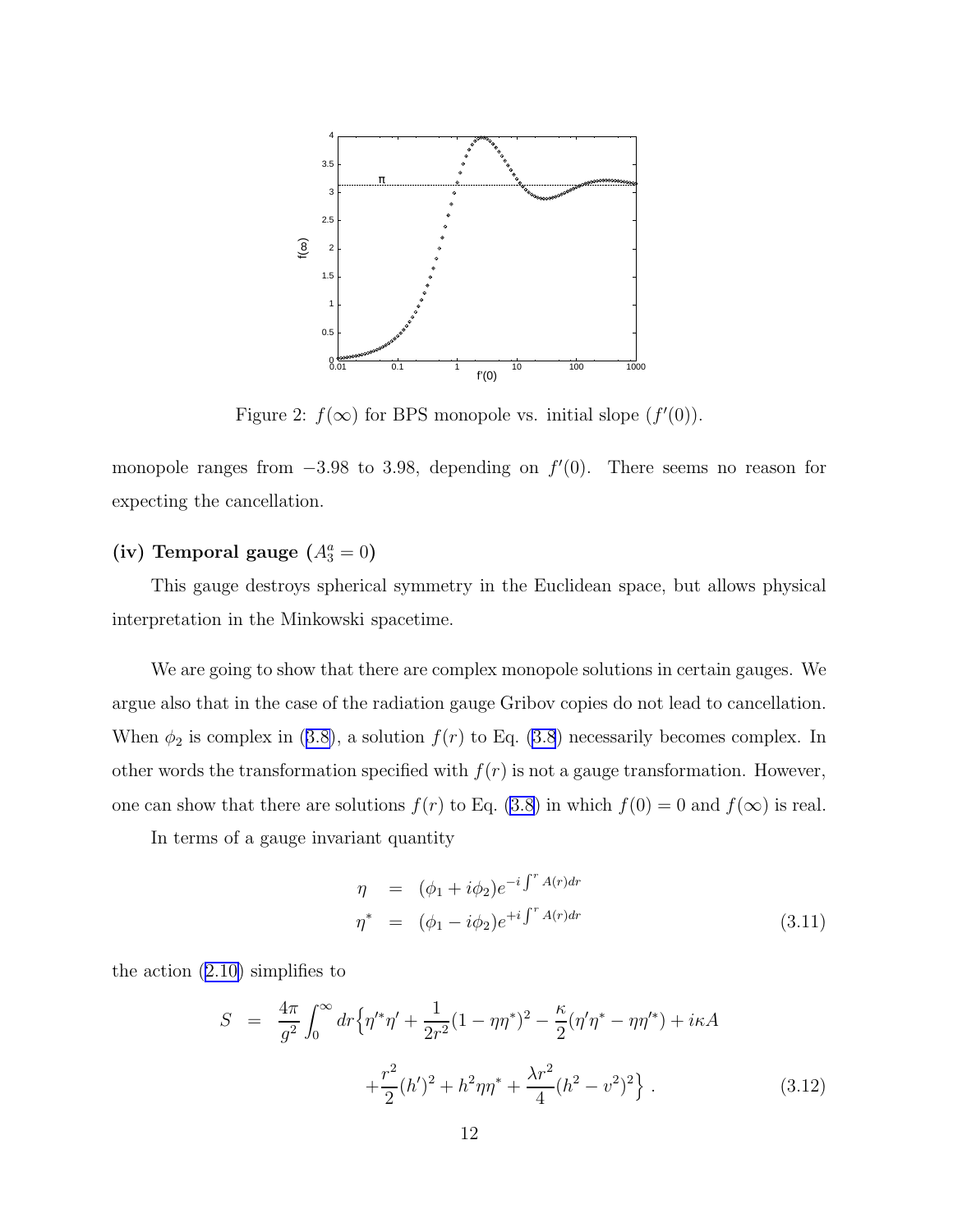Note that  $\int_0^\infty dr A(r)$  implicitly depends on  $\eta$  and  $\eta^*$ .

## 4. Complex monopole solutions

As discussed in the previous section, the gauge is fixed in quantum theory. The aim of this section is to show the existence of complex monopole solutions in certain gauges. We shall see a subtle relation among different gauges. A solution in one gauge can be transformed into another gauge by a "complex" gauge transformation, but the transformed configuration may not be a solution in the new gauge. This is a reflection of the gauge noninvariance of the original theory in the presence of the Chern-Simons term. It implies that relevant field configurations in the path integral may appear different, depending on the gauge. This raises a question if all gauges are equivalent as they should. A related issue has been analyzed in the temporal gauge in ref.[[12](#page-23-0)]. It has been shown that implementation of constraints before quantization does not yield the correct physics in Chern-Simons theory.

We note that the t'Hooft  $U(1)$  field strength is defined by

$$
F_{\mu\nu} = \frac{h^a}{h} F^a_{\mu\nu} - \frac{1}{h^3} \epsilon_{abc} h^a (D_\mu h)^b (D_\nu h)^a
$$
 (4.1)

With our ansatz it becomes

$$
F_{\mu\nu} = -\frac{\epsilon_{\mu\nu a}\hat{x}^a}{r^2} \tag{4.2}
$$

It is independent of the details of  $(\phi_1, \phi_2, A)$ . In the solution for  $\kappa \neq 0$ ,  $\phi_2$  and therefore non-abelian field strengths generally become complex. However, the 't Hooft tensor (4.2) remains real with the standard Abelian field strength representing a magnetic monopole. We call the solution a complex monopole. We also recall that in the BPS limit  $\lambda = \kappa = 0$ the solution is given by

$$
h(r) = v \coth(vr) - \frac{1}{r} \quad , \quad \phi_1(r) = \frac{vr}{\sinh(vr)} \quad , \quad \phi_2 = A = 0 \quad . \tag{4.3}
$$

### (i) Radial gauge  $(A = 0)$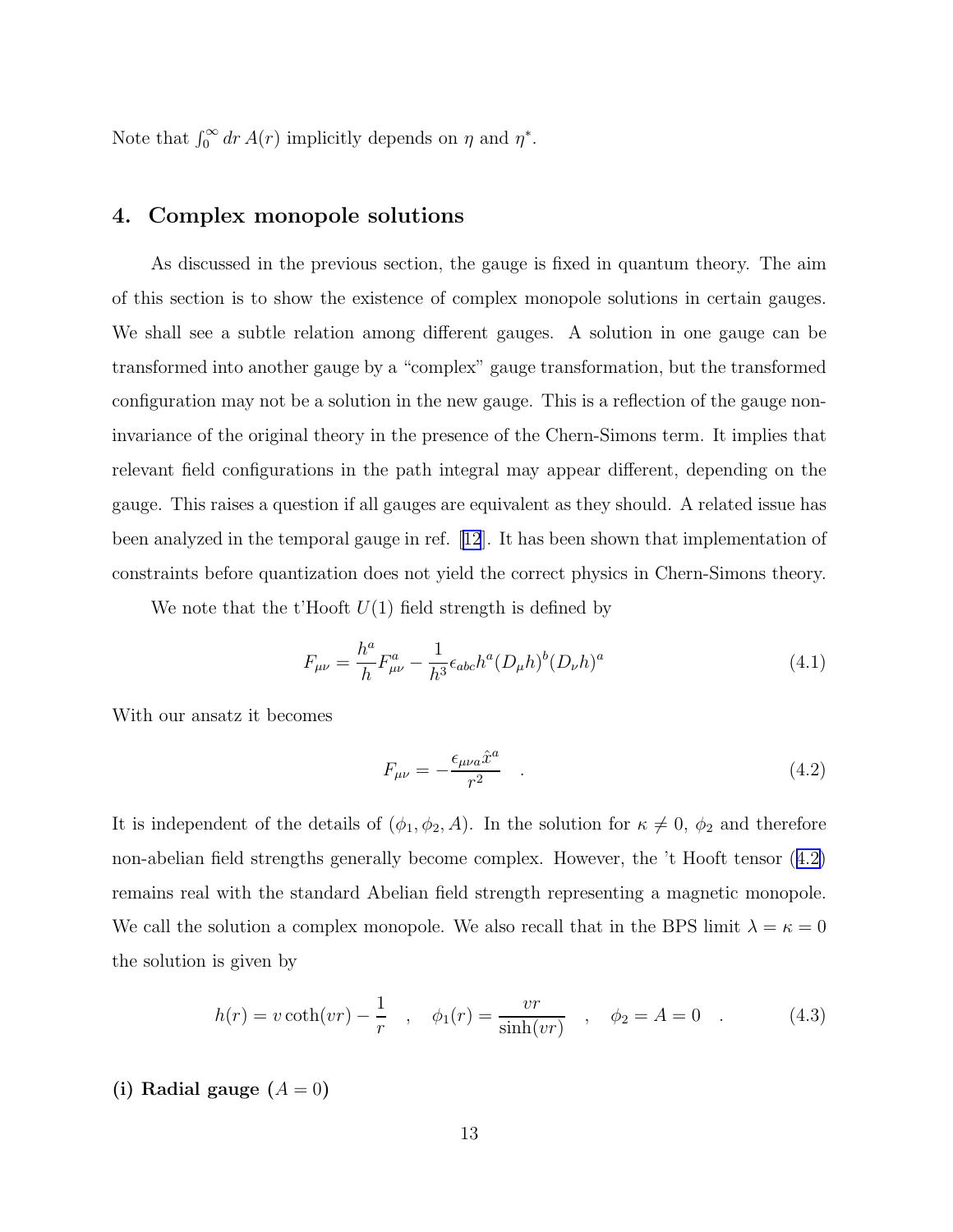In this gauge there is no Gribov copy. Equations to be solved are Eqs. [\(2.5](#page-5-0)), [\(3.1](#page-8-0)), and([3.2\)](#page-8-0). There is a solution in which h and  $\phi_1$  are real, but  $\phi_2$  is pure imaginary. An appropriate ansatz is

$$
\phi_1(r) = \zeta(r) \cosh \frac{\kappa r}{2} \quad , \quad \phi_2(r) = i \zeta(r) \sinh \frac{\kappa r}{2} \quad . \tag{4.4}
$$

The non-Abelian field strengths are

$$
F_{\mu\nu}^{a} = \frac{1}{r^2} \epsilon_{\mu\nu b} \hat{x}^a \hat{x}^b (\zeta(r)^2 - 1) + \frac{\kappa}{2r} (\epsilon_{a\mu\nu} - \epsilon_{\mu\nu b} \hat{x}^a \hat{x}^b) \zeta(r) \sinh \frac{\kappa r}{2} + \frac{i\kappa}{2r} (\delta^{a\nu} \hat{x}^\mu - \delta^{a\mu} \hat{x}^\nu) \zeta(r) \cosh \frac{\kappa r}{2} .
$$
 (4.5)

The three equations reduce to

$$
\frac{1}{r^2}\frac{d}{dr}\left(r^2\frac{d}{dr}h\right) - \lambda(h^2 - v^2)h - \frac{2}{r^2}\zeta(r)^2h = 0
$$
  

$$
\zeta'' - \frac{1}{r^2}(\zeta^2 - 1)\zeta - \left(h^2 + \frac{\kappa^2}{4}\right)\zeta = 0
$$
 (4.6)

The boundary conditions are (a)  $h = 0$  and  $\zeta = 1$  at  $r = 0$  and (b)  $h = v$  and  $e^{\kappa r/2}\zeta = 0$ at  $r = \infty$ . Eq. (4.6) follows by minimizing the integral

$$
S = \int_0^\infty dr \left\{ (\zeta')^2 + \frac{\kappa^2}{4} \zeta^2 + \frac{1}{2r^2} (\zeta^2 - 1)^2 + \zeta^2 h^2 + \frac{r^2}{2} (h')^2 + \frac{\lambda r^2}{4} (h^2 - v^2)^2 \right\} \ . \tag{4.7}
$$

The solution can be easily found numerically, as it follows from the minimization of (4.7). It has a finite Euclidean action([2.10](#page-5-0)) and is depicted in Fig. 3.

## (ii) Unitary gauge  $(\phi_2 = 0)$

As remarked in the previous section there is no monopole solution with a finite action in this gauge. It may be of interest to investigate a configuration which is related to the complex monopole solution in the radial gauge by a "complex" gauge transformation. As  $\phi_2/\phi_1 = i \tanh(\kappa r/2)$  $\phi_2/\phi_1 = i \tanh(\kappa r/2)$  $\phi_2/\phi_1 = i \tanh(\kappa r/2)$  is pure imaginary in the radial gauge, the gauge function in ([2.12](#page-6-0)), which brings the solution in the unitary gauge, is  $f = i\kappa r/2$ . Hence  $A^{\text{unitary}} = -i\kappa/2$ , which gives a divergent action. Of course the configuration thus obtained does not satisfy the equations in the unitary gauge.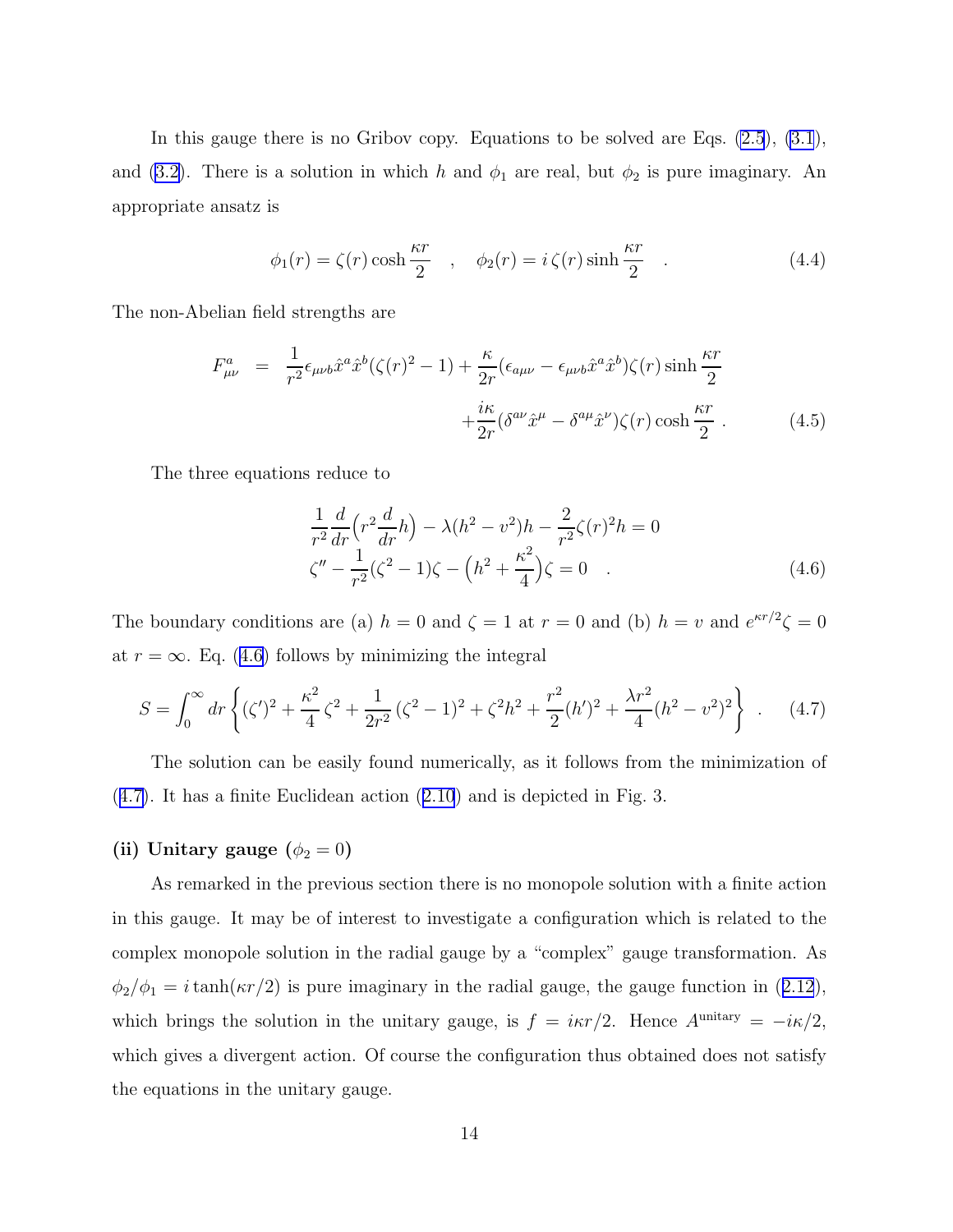<span id="page-14-0"></span>

Figure 3: The solution in the radial gauge for  $v = 1$ ,  $\kappa = 0.5$  and  $\lambda = 0.5$ . The solutions at arbitrary values of  $\kappa$  and  $\lambda$  are numerically generated using the exact known BPS solutions for  $\phi_1$ , BPS and  $h_{BPS}$ . In this plot we show the solutions for  $\zeta(r)$  and  $h(r)$ , and also  $\phi_1(r)$ and  $-i\phi_2(r)$ .

# (iii) Radiation gauge  $(\partial_{\mu}A_{\mu}^{a}=0)$

Again we look for a solution in which  $\phi_2$  is pure imaginary:  $\phi_2 = i \bar{\phi}_2$  and  $A = i \bar{A}$ . Equations to be solved are

$$
\frac{1}{r^2}\frac{d}{dr}r^2\frac{d}{dr}h - \lambda(h^2 - v^2)h - \frac{2}{r^2}(\phi_1^2 - \bar{\phi}_2^2)h = 0
$$
  

$$
\frac{d}{dr}\left(\frac{D\phi_1}{D\bar{\phi}_2}\right) - \left(\overline{A} + \frac{\kappa}{2}\right)\left(\frac{D\bar{\phi}_2}{D\phi_1}\right) - \left\{\frac{1}{r^2}(\phi_1^2 - \bar{\phi}_2^2 - 1) + h^2 + \frac{\kappa^2}{4}\right\}\left(\frac{\phi_1}{\bar{\phi}_2}\right)
$$

$$
-\left(\frac{0}{1}\right)\int_r^\infty du \frac{2}{u^2}\left\{\bar{\phi}_2 D\phi_1 - \phi_1 D\bar{\phi}_2 - \frac{\kappa}{2}\right\} = 0 \tag{4.8}
$$

where

$$
\begin{pmatrix}\nD\phi_1 \\
D\bar{\phi}_2\n\end{pmatrix} = \begin{pmatrix}\n\phi'_1 \\
\bar{\phi}'_2\n\end{pmatrix} - \left(\overline{A} + \frac{\kappa}{2}\right) \begin{pmatrix}\n\bar{\phi}_2 \\
\phi_1\n\end{pmatrix} , \quad \overline{A} = \frac{2}{r^2} \int_0^r du \,\bar{\phi}_2(u) .
$$
\n(4.9)

It is not easy to find a simple ansatz for  $\phi_1$  and  $\bar{\phi}_2$  which solves the equations.

Note that the equations in (4.8) are in a gauge covariant form except for the last term in the second equation. If one makes a complex gauge transformation, promoting  $f$  in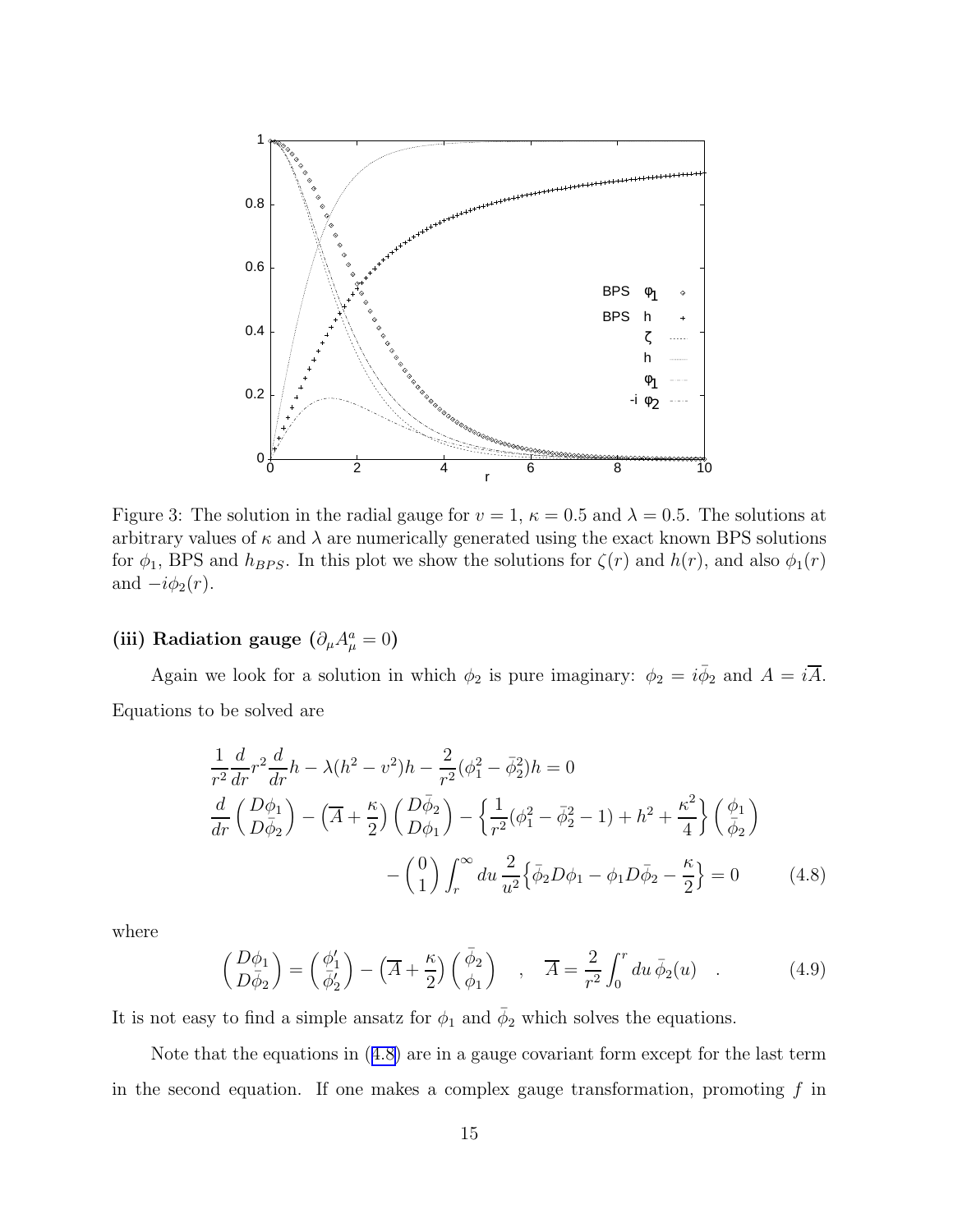$(2.12)$  $(2.12)$  $(2.12)$  to a complex  $f = i\bar{f}$ ,

$$
\begin{pmatrix} \phi_1 \\ \bar{\phi}_2 \end{pmatrix} \rightarrow \begin{pmatrix} +\cosh \bar{f} & -\sinh \bar{f} \\ -\sinh \bar{f} & +\cosh \bar{f} \end{pmatrix} \begin{pmatrix} \phi_1 \\ \bar{\phi}_2 \end{pmatrix} , \quad \overline{A} \rightarrow \overline{A} - \bar{f}' , \qquad (4.10)
$$

then the equations remain the same except that the matrix factor  $(0, 1)$  in the second equationin ([4.8\)](#page-14-0) is replaced by (sinh  $\bar{f}$ , cosh  $\bar{f}$ ). Even if one chooses  $\bar{f}$  such that the new  $\overline{A} = 0$ , the last term remains. The transformed equations are different from the equations in the radial gauge.

The solution for Eqs.([4.8\)](#page-14-0) and [\(4.9](#page-14-0)) need to be found numerically, which is left for future work. Let us suppose that there is a solution. One has to ask if the solution is unique. We explore "complex" Gribov copies of the solution. As  $\phi_2$  is pure imaginary, solutions to([3.8\)](#page-9-0) necessarily become complex. There is no "real" Gribov copy. With  $f = f_R + i f_I$  Eq. [\(3.8](#page-9-0)) becomes

$$
f_R'' + \frac{2}{r} f_R' - \frac{2}{r^2} \Big\{ \phi_1 \sin f_R \cosh f_I - \bar{\phi}_2 \sin f_R \sinh f_I \Big\} = 0
$$
  

$$
f_I'' + \frac{2}{r} f_I' - \frac{2}{r^2} \Big\{ \phi_1 \cos f_R \sinh f_I + \bar{\phi}_2 (1 - \cos f_R \cosh f_I) \Big\} = 0 .
$$
 (4.11)

Boundary conditions are  $f_R(0) = f_I(0) = 0$  and  $f_R(\infty)$ ,  $f_I(\infty) =$  finite. Although the meaning of these solutions is not clear for  $f_I(r) \neq 0$ , we point out that solutions satisfying  $f_I(\infty) = 0$  $f_I(\infty) = 0$  $f_I(\infty) = 0$  might have special role in the path integral. In view of ([2.14\)](#page-6-0), such copies carry the additional oscillatory factor  $(4\pi i \kappa / g^2) f_R(\infty)$  in the path integral. Examination of Eq. (4.11) with representative  $\phi_1$  and  $\bar{\phi}_2$  shows that such a solution is uniquely found with given  $f'_R(0)$ .  $f_R(\infty)$  is determined as a function of  $f'_R(0)$ . The range of  $f_R(\infty)$  is not restricted to  $[-\pi, \pi]$ . No cancellation is expected in the path integral from these copies.

### 5. Remarks on other works

In this section, we wish to point out some differences between our work and ones found in the earlier literature, especially as there appears to be some confusion about the relevance of monopole configurations in the path integral.

(i) Pisarski's work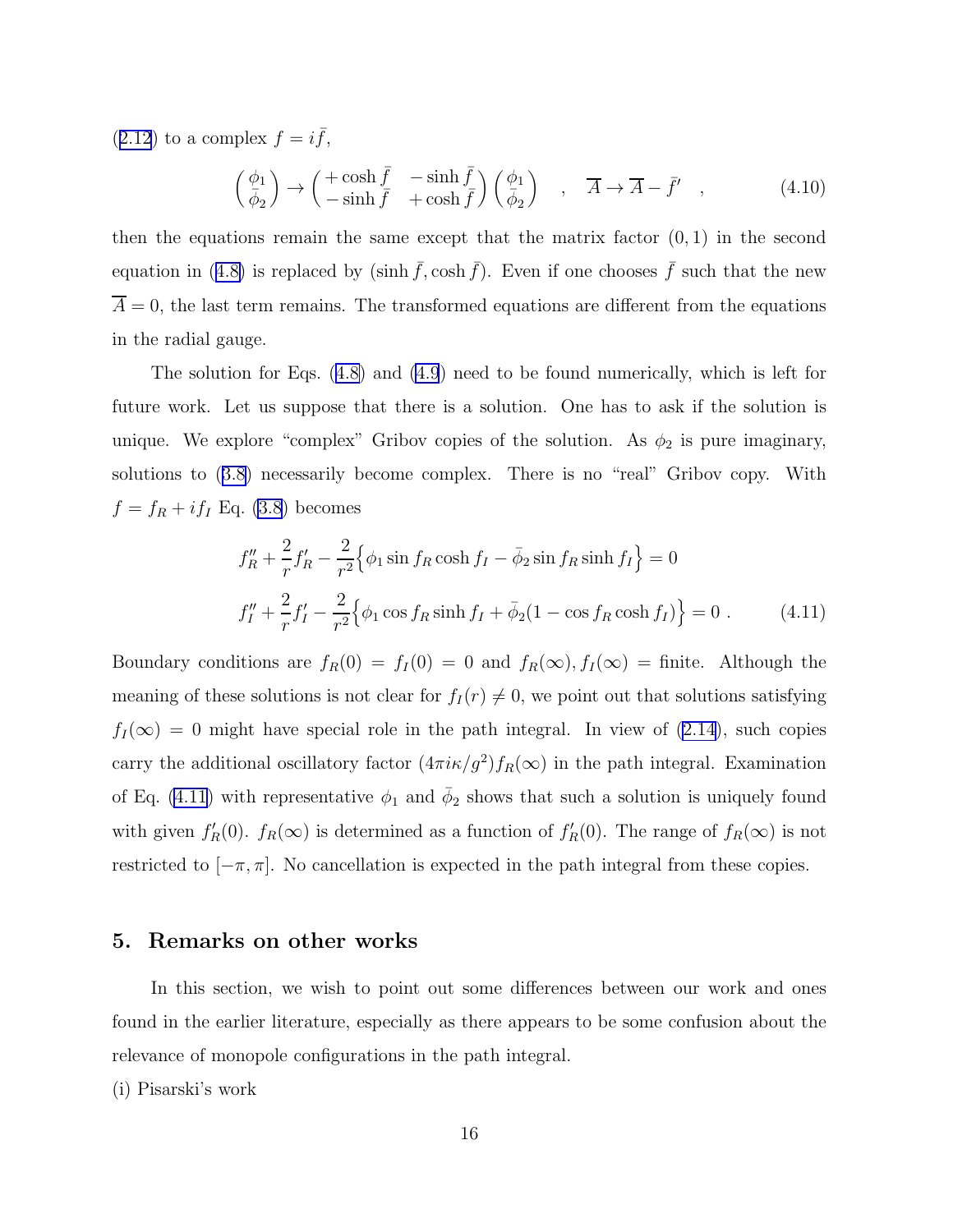In ref. [\[3](#page-23-0)], the unitary gauge  $\phi_2 = 0$  was adopted. As remarked before, the boundary conditions cannot be satisfied in this gauge for  $\kappa \neq 0$ . In other words, solutions obtained in this gauge after relaxing the boundary conditions necessarily have an infinite action for  $\kappa \neq 0$ . This is what Pisarski found. If one considers a monopole-antimonopole pair, the action can be made finite. The action is proportional to the distance between the pair, which leads to the confinement picture of monopole-antimonopole pairs.

We also remark again that Pisarski's solution in the unitary gauge is different from the configuration obtained from the solution in the radial gauge in Section 3-(i) by a gauge transformation.

#### (ii) Affleck, Harvey, Palla, and Semenoff's work

It has been recognized in ref. [\[5\]](#page-23-0) that gauge copies of monopole solutions can lead to cancellation in the path integral. As expressed in([2.14\)](#page-6-0), gauge copies yield an extra factor  $\exp\left\{4\pi i\kappa/g^2\right\} f(\infty)$  =  $\exp\left\{inf(\infty)\right\}$  where the quantization condition for  $\kappa$  has beenemployed. In ref. [[5\]](#page-23-0) the factor  $f(\infty)$  was promoted to a collective coordinate  $\Lambda$ . It was argued then that the integration over the collective coordinate  $\Lambda$  from 0 to  $2\pi$  gives a vanishing contribution when the monopole number is non-vanishing.

However, this argument is incomplete. As explained in Section 2-(iii), the possible range for  $f(\infty)$  in the radiation gauge for the monopole in the BPS limit is [−3.98, 3.98]. No cancellation is expected.

(iii) Fradkin and Schaposnik's work

In ref.[[6](#page-23-0)], the authors start with a gauge invariant theory with massive fermions in the Abelian theory. The integration of fermion degrees induces a Chern-Simons term, which leads to the deconfinement of charges. The authors have argued that there appears a linear confining potential between monopoles and antimonopoles so that a monopole gas becomes a dipole gas exhibiting no Debye screening and destroying the confinement picture. Further, they argue that the lack of the gauge invariance of the Chern-Simons term makes gauge copies of monopole configurations leads to the cancellation in the path integral.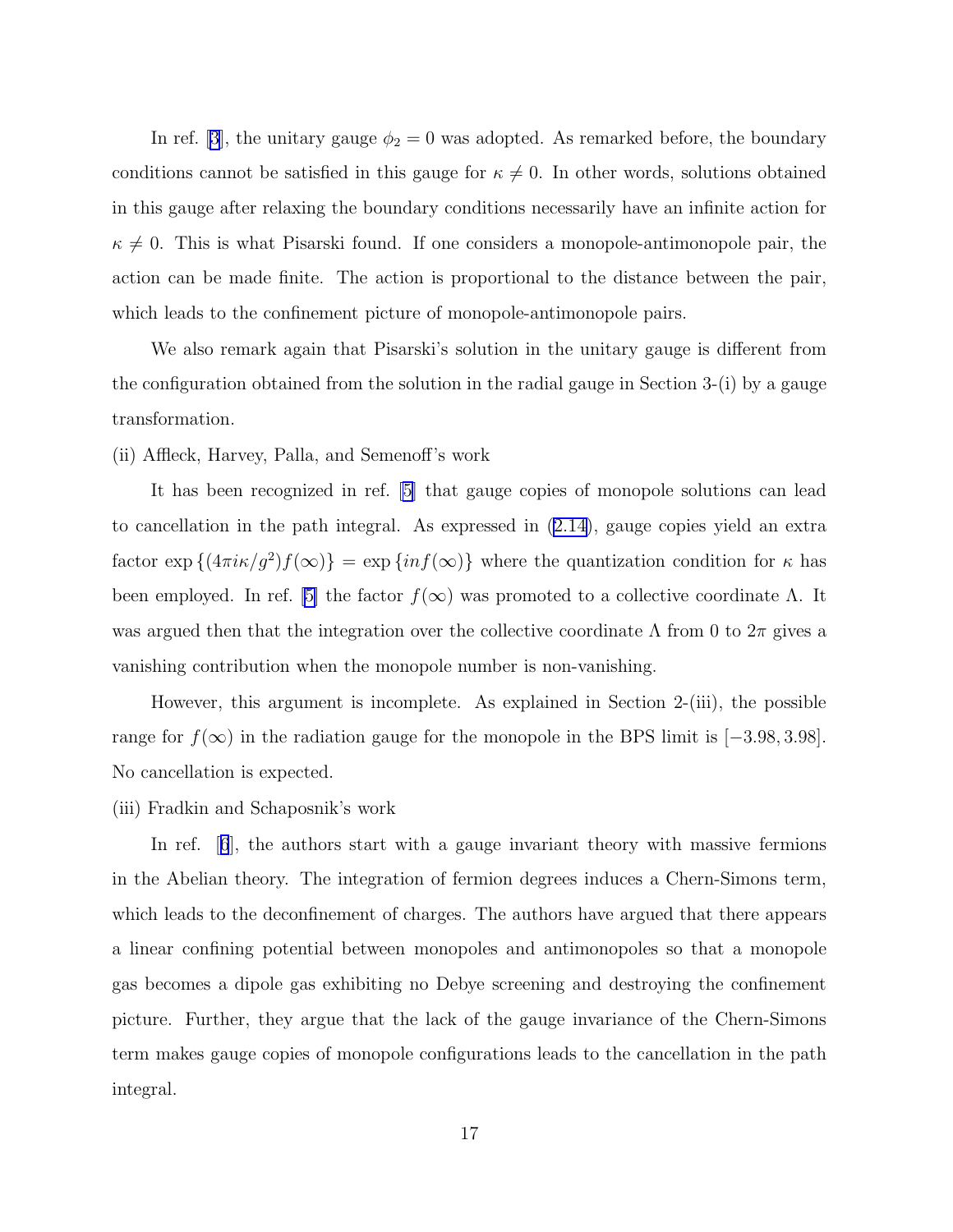Their argument is unsatisfactory in the context of our work in two respects. First they consider monopole configurations obtained in the absence of the Chern-Simons term and insert them into the Chern-Simons term to find implications. The fact that the configurations do not solve the equations in the presence of the Chern-Simons term leads to a linear potential among monopoles and antimonopoles. This argument is not consistent; one should examine solutions in the full theory including the Chern-Simons term.

Secondly their argument is given for the Abelian theory with monopole configurations carrying singularity at their cores. Although the authors claim that their argument goes through for the non-Abelian case as well, there are important differences between the two cases. In the Abelian theory with monopole background fields, the Chern-Simons term, after a gauge transformation  $\omega(\vec{x})$ , yields an extra factor  $\exp\left\{i\sum_{a}n_a\omega(\vec{x}_a)/2\right\}$  where  $n_a$  and  $\vec{x}_a$  are magnetic charge and position of the a-th monopole. Hence Fradkin and Schaposnik argue that the integration of  $\omega(\vec{x})$  eliminates contributions of monopoles completely. The factor  $\omega(\vec{x}_a)$  results from the singularity of the Abelian monopole configuration at  $\vec{x} = \vec{x}_a$ . In the non-Abelian theory, however, monopole configurations are regular everywhere and the Chern-Simons term produces a factor  $\exp\{inf(\infty)\}\$  (see [\(2.14](#page-6-0))). Only the value of the gauge potential  $f(r)$  at  $r = \infty$  is important. We have observed that  $f(\infty)$  takes values in a limited range and no cancellation is expected.

#### (iv) Diamantini, Sodano and Trugenberger's work

Diamantini et al. have formulated the compact Maxwell-Chern-Simons theory in the dual theory on the lattice, in which the dual field variable  $f^{\mu} = \epsilon^{\mu\nu\rho} F_{\nu\rho}/2$  becomes fundamental.  $[7]$  $[7]$  In this compact  $U(1)$  theory monopoles naturally arise on the lattice. Diamatini et al. have found a complex solution for a monopole-antimonopole pair. The dual field  $f^{\mu}$  has a string singularity between the two poles. In the presence of the Chern-Simons term the string, carrying a magnetic flux, becomes electrically charged. As Henneaux and Teitelboim pointed out,[\[13\]](#page-23-0) such a string becomes observable and has a finite energy density so that the monopole-antimonopole pair is linearly confined.

Although the confinement picture of monopoles in ref.[[7\]](#page-23-0) is consistent with refs. [\[3](#page-23-0), [5, 6\]](#page-23-0), due caution is necessary in extending the picture to non-Abelian theory. The dual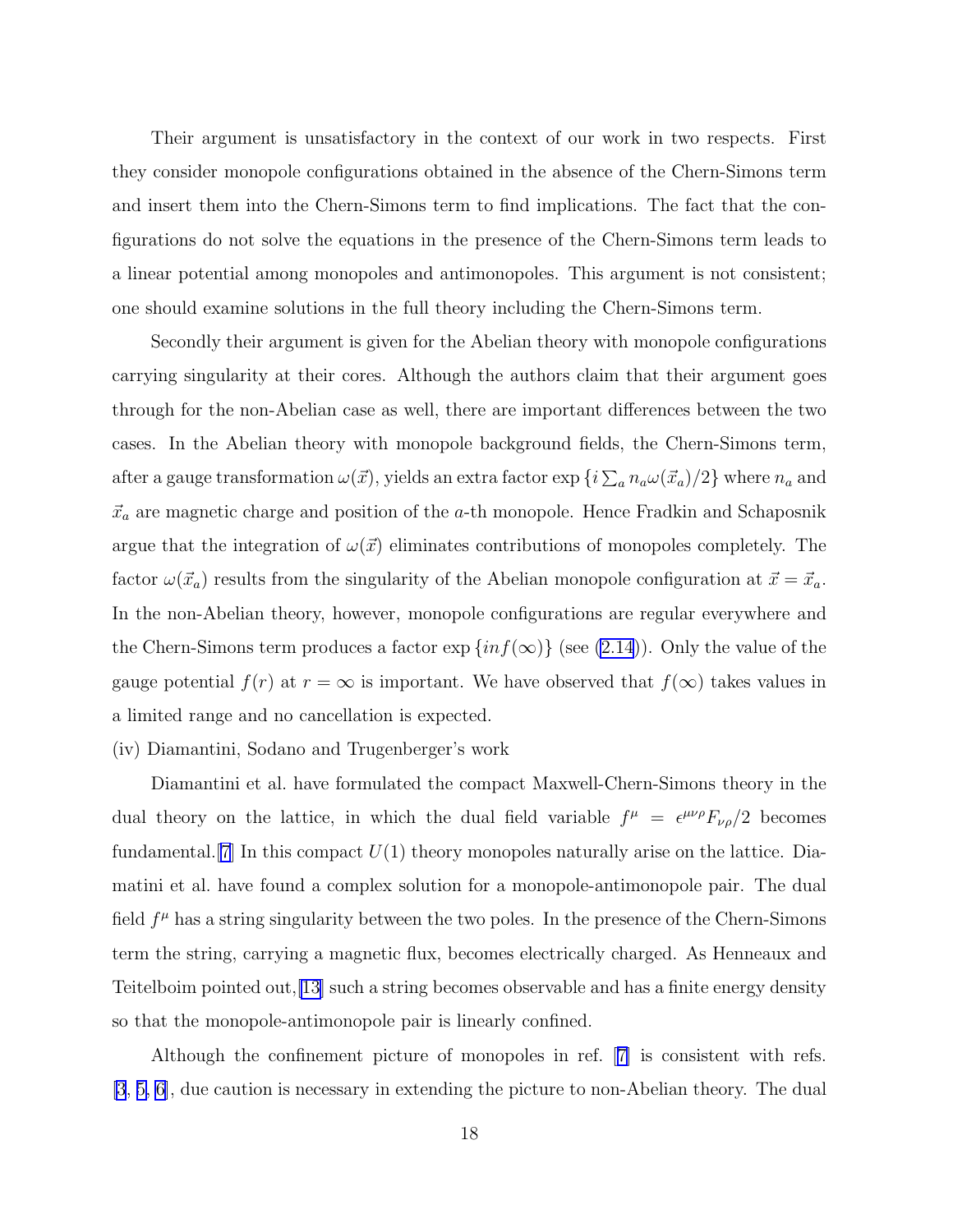theory in [\[7\]](#page-23-0) is entirely Abelian, consisting of only gauge fields. In the Georgi-Glashow-Chern-Simons model, the solution is regular everywhere. There is no place where an observable string singularity enters. It is not clear if the role of the Higgs field in the continuum non-Abelian theory can be completely mimiced by the lattice structure in the dual theory.

#### (v) Jackiw and Pi's work

Jackiw and Pi [\[14\]](#page-23-0) have argued that the addition of the Chern-Simons interaction destroys the topological excitations such as monopoles. They parameterize  $\phi_1 = \rho \cos \theta$ and $\phi_2 = \rho \sin \theta$ . The boundary conditions ([2.11\)](#page-5-0) are  $\rho(0) = 1, \theta(0) = 1$  and  $\rho(\infty) = 0$ . Under a gauge transformation [\(2.12](#page-6-0)),  $\theta \to \theta - f$  and  $A \to A - f'$ .  $\theta' - A$  is gauge invariant.

The authors employ one of the classical equations of motion, Eq. [\(2.6](#page-5-0)), to reduce the action, which is subsequently minimized. However, as remarked near the end of Section 2, Eq. [\(2.6](#page-5-0)) is incompatible with the boundary condition ensuring the finiteness of the action. Consequently all monopole configurations have an infinite action in their formalism.

Indeed, Eq. [\(2.6](#page-5-0)) reads  $\rho^2(\theta' - A - \frac{1}{2})$  $\frac{1}{2}i\kappa) = -\frac{1}{2}$  $\frac{1}{2}i\kappa$ . Upon utilizing this equation, the effective action([2.10\)](#page-5-0) is reduced to

$$
S_{JP} = \frac{4\pi}{g^2} \int_0^\infty dr \left\{ \rho'^2 + \frac{\kappa^2}{4} \left( \rho^2 + \frac{1}{\rho^2} \right) + \frac{1}{2r^2} (\rho^2 - 1)^2 + \frac{r^2}{2} h'^2 + h^2 \rho^2 + \frac{\lambda r^2}{4} (h^2 - v^2)^2 \right\}
$$
(5.1)

The presence of the  $1/\rho^2$ ,  $h^2\rho^2$ , and  $r^2(h^2 - v^2)^2$  terms makes it impossible to have a configuration of a finite action.

In quantum theory a gauge is fixed. In the radial gauge  $A = 0$ , for instance, one of the classical equation, Eq.  $(2.6)$ , which is derived by varying A, does not follow. Hence the relation  $\rho^2(\theta' - A - \frac{1}{2})$  $\frac{1}{2}i\kappa) = -\frac{1}{2}$  $\frac{1}{2}i\kappa$  should not be used to simplify the action. (vi) More subtleties

There remains subtle delicacy in defining the quantum theory of the Chern-Simons theory. We have started with the Faddeev-Popov formula [\(2.15](#page-6-0)). If one picks a radial gauge  $F(A) = x^{\mu} A_{\mu}^{a} = 0$ , then there is a complex monopole solution which extremizes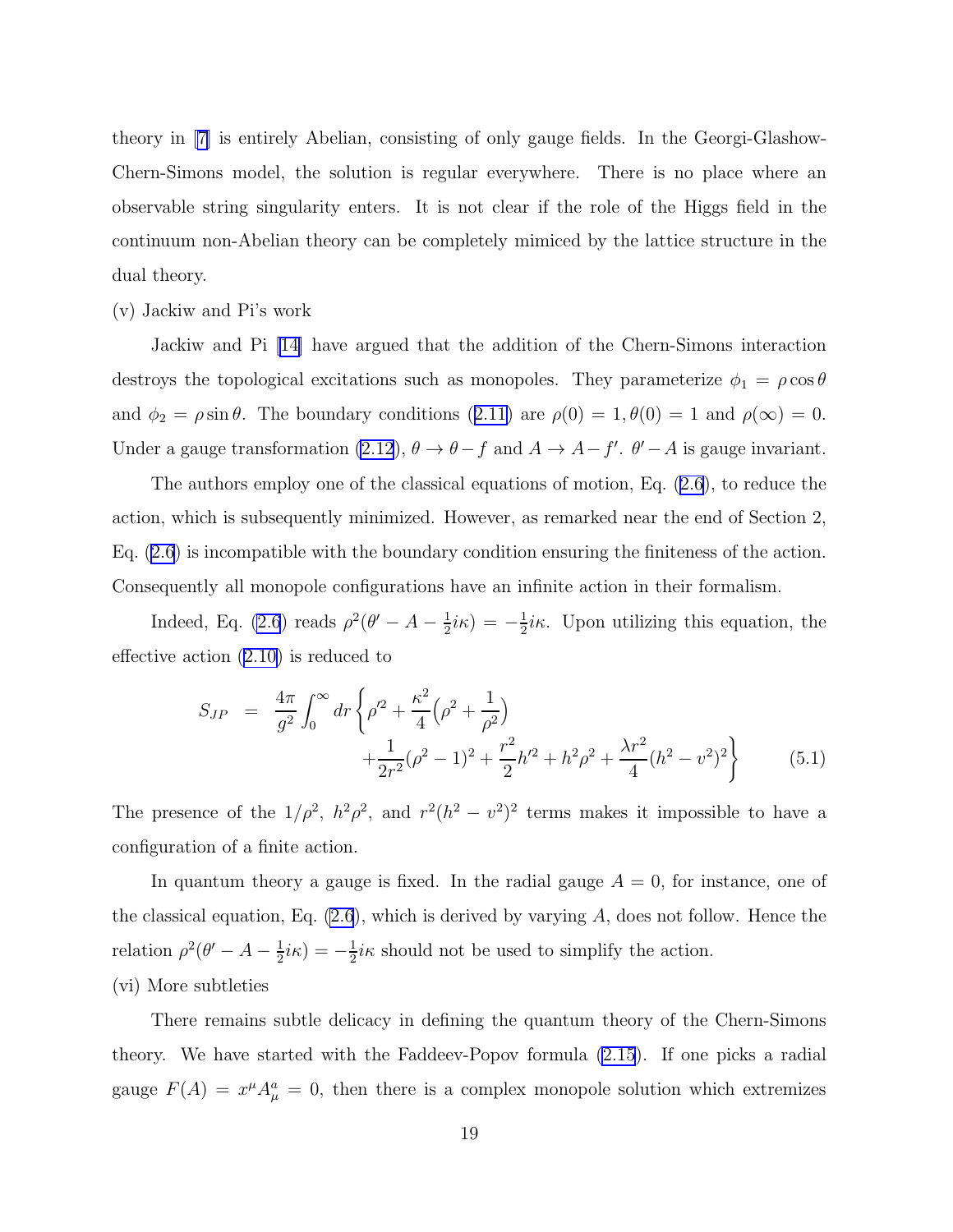the restricted action, namely the action in the given gauge slice. What happens, say, in the temporal gauge? The answer is not clear. As explained in Section 4, solutions look different, depending on the gauge chosen. Two operations in the path integral, fixing a gauge and finding configurations which extremize the action, do not commute with each other in the Chern-Simons theory. In the above papers by Pisarski and by Jackiw and Pi the action is extremized with respect to arbitrary variations of gauge fields, and then a gauge is picked. This procedure yields one more equation to be solved, and in general this equation turns out incompatible with the finiteness of the action for monopoles.

In QED or QCD the order of the two operations does not matter. For instance, instanton solutions in QCD can be found in any gauge. The apparent noncommutability of the two operations in the Chern-Simons theory is traced back to the gauge non-invariance of the Chern-Simons term particularly in the monopole background. In the original derivation of the Faddeev-Popov formula([2.15](#page-6-0)) the gauge invariance of the action was assumed. The formula([2.15\)](#page-6-0) needs to be scrutinized in the Chern-Simons theory. There is also ambiguity in the definition of the Chern-Simons term as pointed out by Deser et al.[\[18\]](#page-23-0) Further investigation is necessary.

### 6. Chern-Simons-Higgs theory

In the absence of Yang-Mills term one obtains the Chern-Simons-Higgs theory. Although the pure Chern-Simons theory defines a topological field theory, one obtains a dynamical theory after matter couplings are introduced. The equations of motion for the gauge fields are first order in derivatives which makes the theory easier to handle at least at the classical level. The issue whether this theory makes sense or not at the quantum level was addressed by Tan et. al. in ref. [\[15](#page-23-0)]. Using the two loop effective potential in the dimensional regularization scheme, it has been shown that one has to start with the Yang-Mills term, but the limit of vanishing Yang-Mills term exists after renormalization. In this section we are mainly interested in the Chern-Simons-Higgs theory at the tree level.

Monopoles in CS-Higgs theory was discussed in references [\[16\]](#page-23-0) and[[17](#page-23-0)]. Lee showed that instantons of an infinite action induce an effective vertex which break the global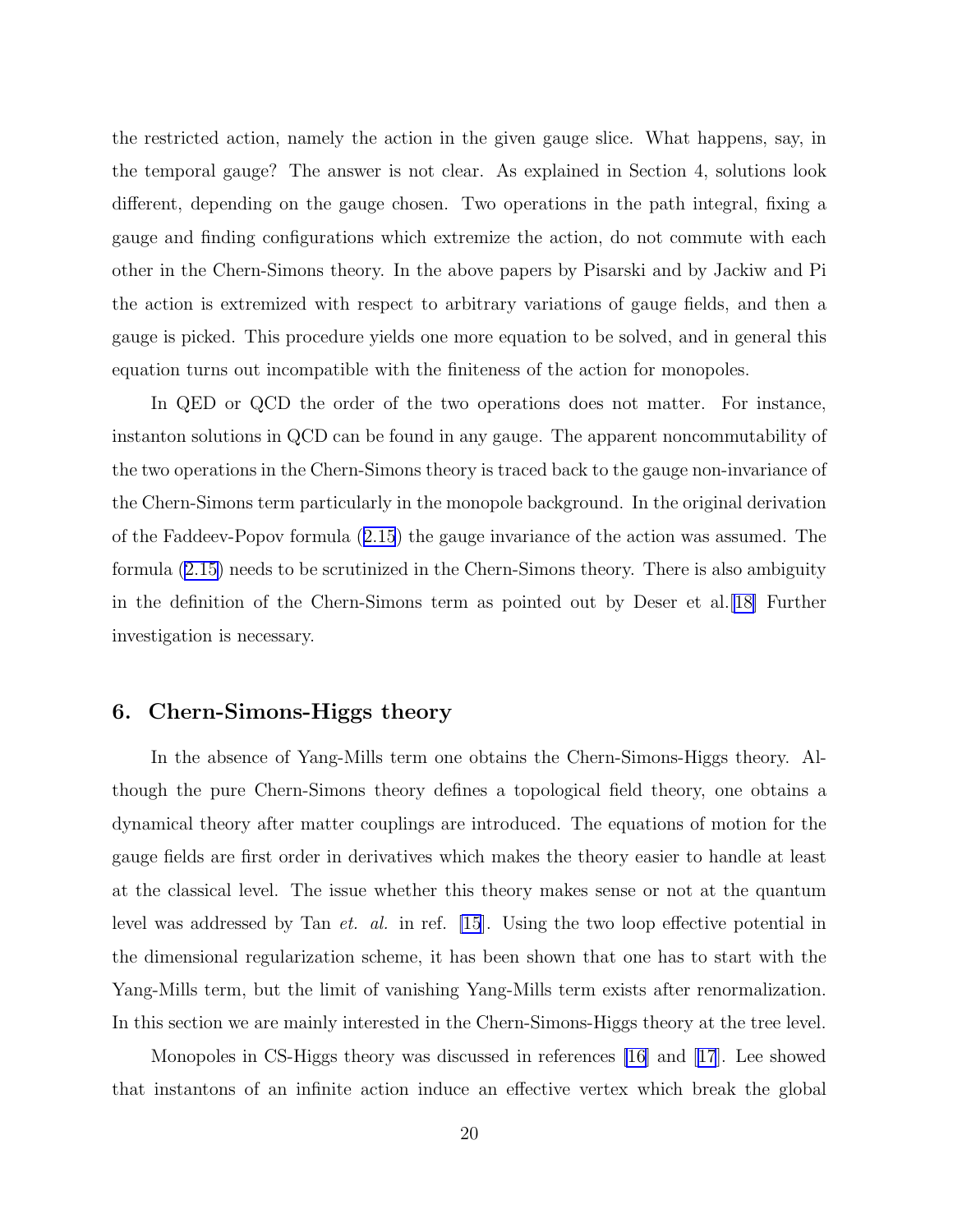part of the  $U(1)$  gauge symmetry and lead to non-conservation of charge. Edelstein and Schaposnik showed that there are no monopole solutions of a finite action. Using the vacuum equations of motion they showed that magnetic field is everywhere orthogonal to the Higgs field in the isospin space in contrast to the 't Hooft-Polyakov hedgehog solution where two fields are parallel. This orthogonality of the magnetic field and Higgs field forces the  $U(1)$  field strength to vanish for finite action monopoles. In this section we are going to reproduce the same conclusions as in[[17\]](#page-23-0) in a way that parallels our discussions in the previous parts of this paper.

The action in terms of the monopole ansatz is

$$
S = \frac{4\pi}{g^2} \int_0^\infty dr \left\{ + i\kappa \left[ \phi_1' \phi_2 - \phi_2' (\phi_1 - 1) + A(\phi_1^2 + \phi_2^2 - 1) \right] + \frac{r^2}{2} h'^2 + h^2 (\phi_1^2 + \phi_2^2) + \frac{\lambda r^2}{4} (h^2 - v^2)^2 \right\}
$$
(6.1)

The finiteness of the action demands boundary conditions  $h = v, \phi_1 = \phi_2 = A = 0$  at  $r = \infty$ , but imposes no condition at  $r = 0$ . The regularity of the configuration at the origin requires  $h = \phi_2 = 0, \phi_1 = 1$  at  $r = 0$ .

If all  $A, \phi_1, \phi_2$  and h are regarded as independent variables, then equations of motion are

$$
\phi_1^2 + \phi_2^2 - 1 = 0 \tag{6.2}
$$

$$
i\kappa(\phi_2' - A\phi_1) - h^2\phi_1 = 0
$$
\n(6.3)

$$
i\kappa(\phi'_1 + A\phi_1) + h^2\phi_2 = 0\tag{6.4}
$$

$$
(r2h')' - 2(\phi_12 + \phi_22)h - \lambda(h2 - v2)r2h = 0 . \t(6.5)
$$

Clearly the first equation (6.2) is incompatible with the boundary conditions at  $r = 0$  and ∞.

However, a gauge is fixed in quantum theory. Take the radial gauge  $A = 0$ . Then equations of motion are  $(6.3)$ ,  $(6.4)$ , and  $(6.5)$  where A is set to be 0. In the Jackiw-Pi parameterization  $\phi_1 + i\phi_2 = \rho e^{i\theta}$ , Eqs. (6.3) and (6.4) become

$$
(i\kappa\theta' + h^2)\rho = 0 \quad , \quad i\kappa\rho' = 0 \quad . \tag{6.6}
$$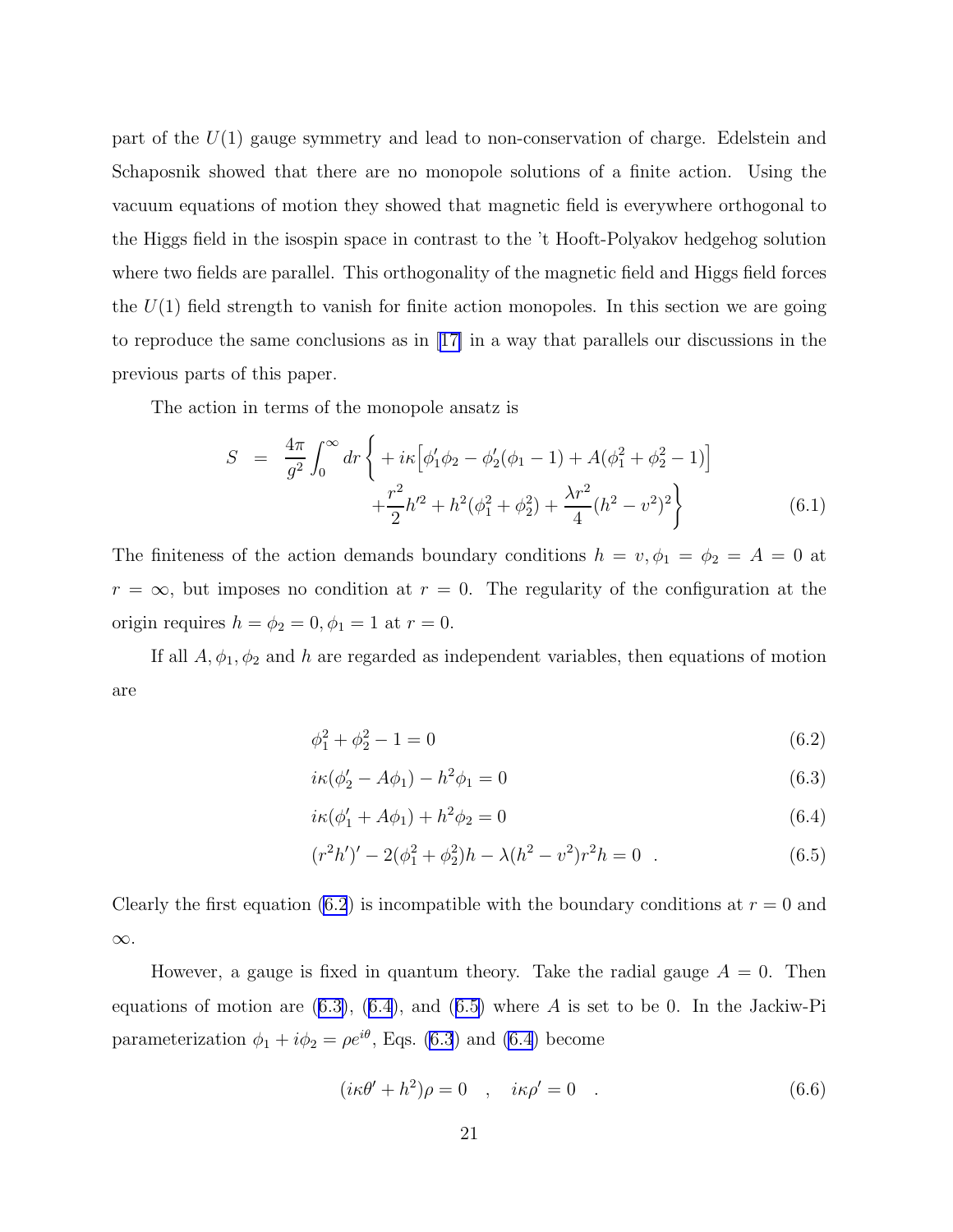The second equation implies that  $\rho$  is constant, which conflicts with the boundary conditions. Hence there is no regular monopole configuration of a finite action. In fact equations of motion totally eliminate the spherically symmetric gauge fields and the resulting action is that of a Higgs field alone with the action given by:

$$
S = \frac{4\pi}{g^2} \int_0^\infty dr \left\{ \frac{r^2}{2} h'^2 + \frac{\lambda r^2}{4} (h^2 - v^2)^2 \right\} \tag{6.7}
$$

### 7. Conclusions and discussions

We have seen that in the Georgi-Glashow-Chern-Simons theory, complex monopoles exist, and that they have a non-vanishing contribution to the path integral. As we have shown, the cleanest way to see this is in the radial gauge. The action is minimized by complex solutions, and is real and finite. Furthermore, the solutions have the usual characteristics of monopoles. They have  $U(1)$  field strength given by  $F_{\mu\nu} = -\epsilon_{\mu\nu}\hat{x}^a/r^2$  and mass  $\sim 1/g^2$ . As a consequence, the long range order in the Higgs vacuum is destroyed. However, we must recognize that we are far from understanding this theory at quantum level, or beyond semiclassical approximation. The understanding of the quantum theory is obscured by the gauge non-invariance of the Chern-Simons term.

We started with a theory with compact  $U(1)$  symmetry, where by definition the gauge transformation parameter (which we called  $f$ ) is originally a real-valued function. However, in discussing the Gribov copy problem in the radiation gauge, we have looked for complex field configurations which are related to each other by complex  $f$ .

Curiously enough, the gauge invariant part of the action (i.e., everything other than the CS term) is still invariant under the transformation with complex  $f$ . At the tree level there are many saddle points in the complex field configuration space which are related by these complex  $f$ 's. At the one loop level, however, the effective action would not be invariant under complex  $f$  transformations. The physical interpretation of  $f$  being complex is not obvious at all.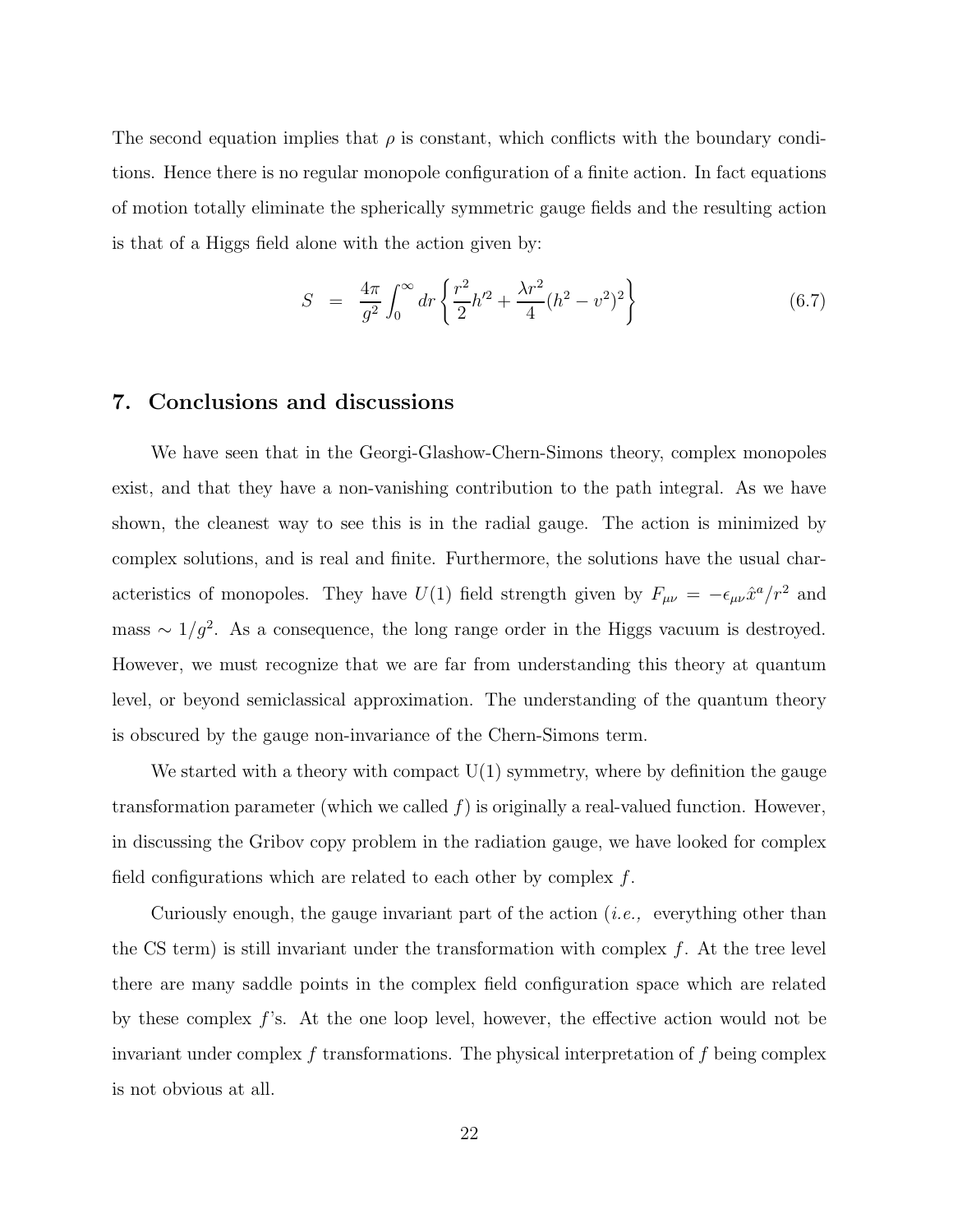If we had restricted the gauge parameter  $f$  in this theory to be real and not allow complex  $f$ , then the absence of real solutions to the Gribov equation in the radiation gauge would lead to no Gribov copies.

We have adopted the view that complex solutions to Gribov's equation correspond to generalized Gribov copies of complex saddle points. We understand that this is a question not completely settled, and warrants further investigation. Meanwhile we conclude that within our semi-classical approximation, it appears that summation over the Gribov copies (or integrating over the collective coordinates) of the complex monopole solutions does not lead to the cancellation of the monopole contribution. What if quantum corrections to the Jacobian of the Gribov copies somehow cancel the effect after all? This is one of the questions which we can not answer in this model unless we learn how to go beyond the semi-classical approximation. We remark that one could raise the same objection for the real monopole case where it has been argued in the literature that the integral cancels. Recall that the issues of the non-invariance of the CS term, and the problems associated with the quantization are irrespective of whether the monopole is real or complex.

In closing, let us remark that complex gauge field configurations have been studied before in the literature [\[19\]](#page-23-0)-[\[22\]](#page-23-0). In particular Wu and Yang have given a prescription of how complex gauge fields in  $SU(2)$  theory can be converted to real gauge fields for the group  $SL(2, C)$ . Witten describes a way to quantize theories with non-compact gauge groups. He shows that Chern-Simons theory with the group  $SL(2, C)$  is equivalent to the 2+1 dimensional quantum gravity. According to the analysis of ref. [\[20](#page-23-0)], one can obtain the Einstein-Hilbert theory both in the de-Sitter and anti-de-Sitter spaces. Further research is needed to understand how one can generalize this description to the space where cosmological constant is zero and how one can couple matter to gravity in this language. Making contact between these three-dimensional gravity related considerations and the present work is the subject of a separate study to be presented elsewhere.

#### Acknowledgements